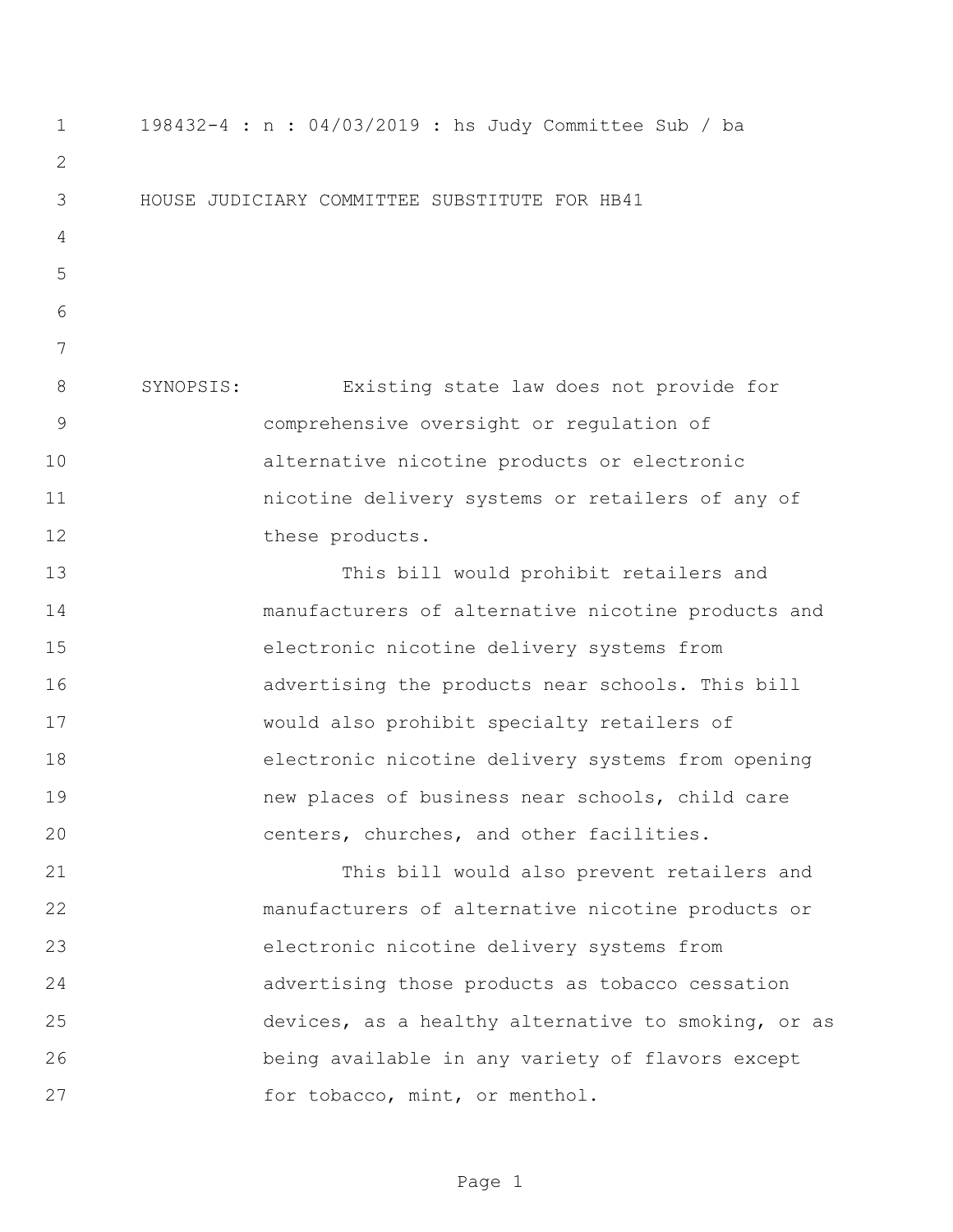This bill would also require retailers of alternative nicotine products or electronic nicotine delivery systems to obtain a tobacco permit, to comply with FDA regulations governing the retail sale of alternative nicotine products and electronic nicotine delivery systems, and to post warning signs in their stores regarding the dangers of nicotine use and potential risks associated with vaping.

 This bill would also prohibit the sale or transfer of alternative nicotine products or electronic nicotine delivery systems to minors.

 This bill would also require the Alabama Alcoholic Beverage Control Board to regulate retail sales of alternative nicotine products and electronic nicotine delivery systems like sales of 17 tobacco products.

 Amendment 621 of the Constitution of Alabama of 1901, now appearing as Section 111.05 of the Official Recompilation of the Constitution of Alabama of 1901, as amended, prohibits a general law whose purpose or effect would be to require a new or increased expenditure of local funds from becoming effective with regard to a local governmental entity without enactment by a 2/3 vote unless: it comes within one of a number of specified exceptions; it is approved by the

Page 2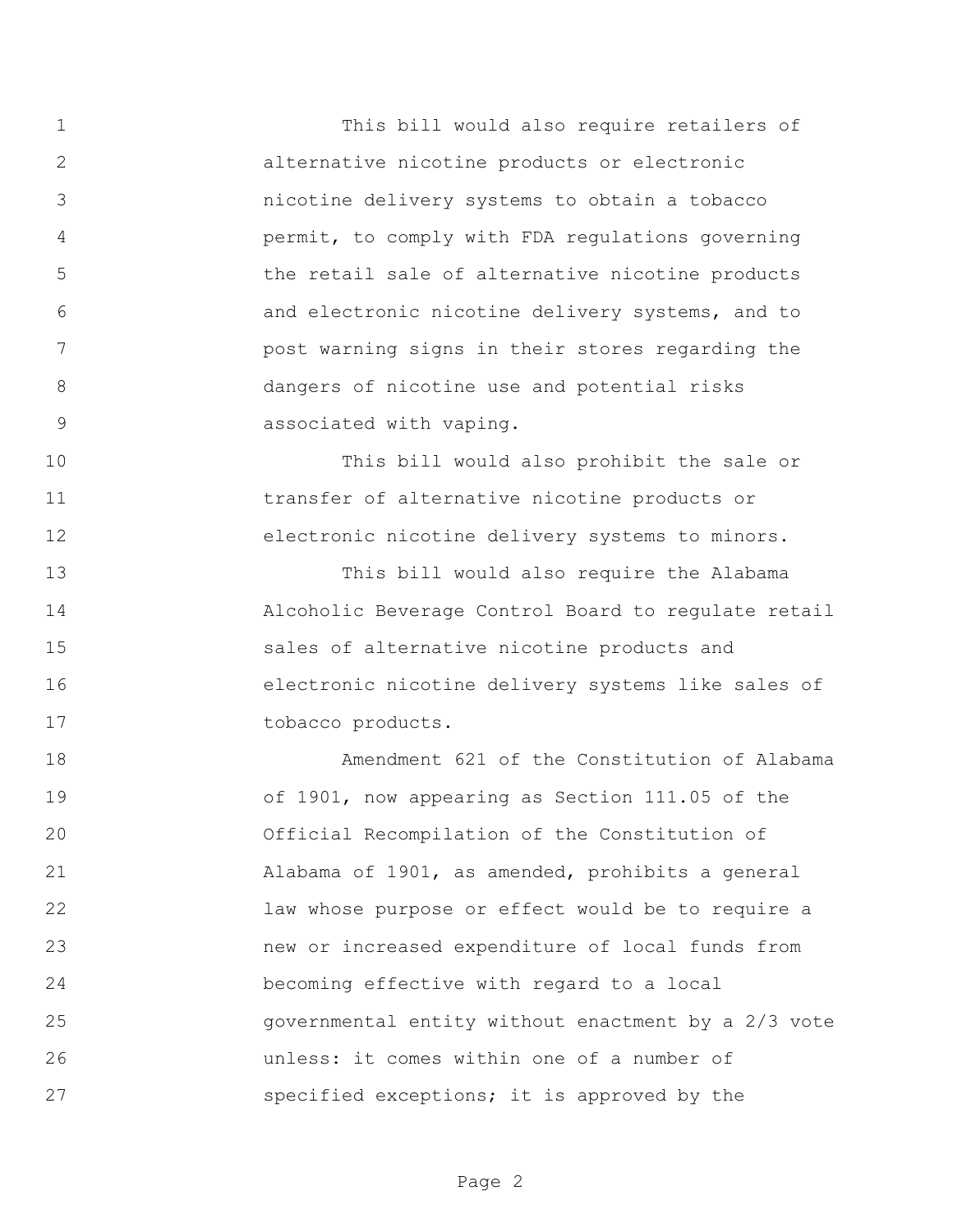affected entity; or the Legislature appropriates funds, or provides a local source of revenue, to 3 the entity for the purpose.

 The purpose or effect of this bill would be to require a new or increased expenditure of local funds within the meaning of the amendment. However, the bill does not require approval of a local governmental entity or enactment by a 2/3 vote to become effective because it comes within one of the specified exceptions contained in the amendment. 

 A BILL TO BE ENTITLED 14 AN ACT

**Relating to alternative nicotine products;** to amend Sections 28-11-2, 28-11-4, 28-11-7, 28-11-8, 28-11-9, 28-11-11, 28-11-13, 13A-12-3, and 13A-12-3.1, Code of Alabama 1975, to require the Alabama Alcoholic Beverage Control Board to regulate retail sales of alternative nicotine devices like 21 sales of tobacco products, and to prohibit the sale or transfer of alternative nicotine products to minors; to add Sections 28-11-16, 28-11-17, 28-11-18, 28-11-19, and 13A-12-3.8 to the Code of Alabama 1975, to prohibit retailers and manufacturers of alternative nicotine products and electronic nicotine delivery systems from advertising the products near schools; to prohibit specialty retailers of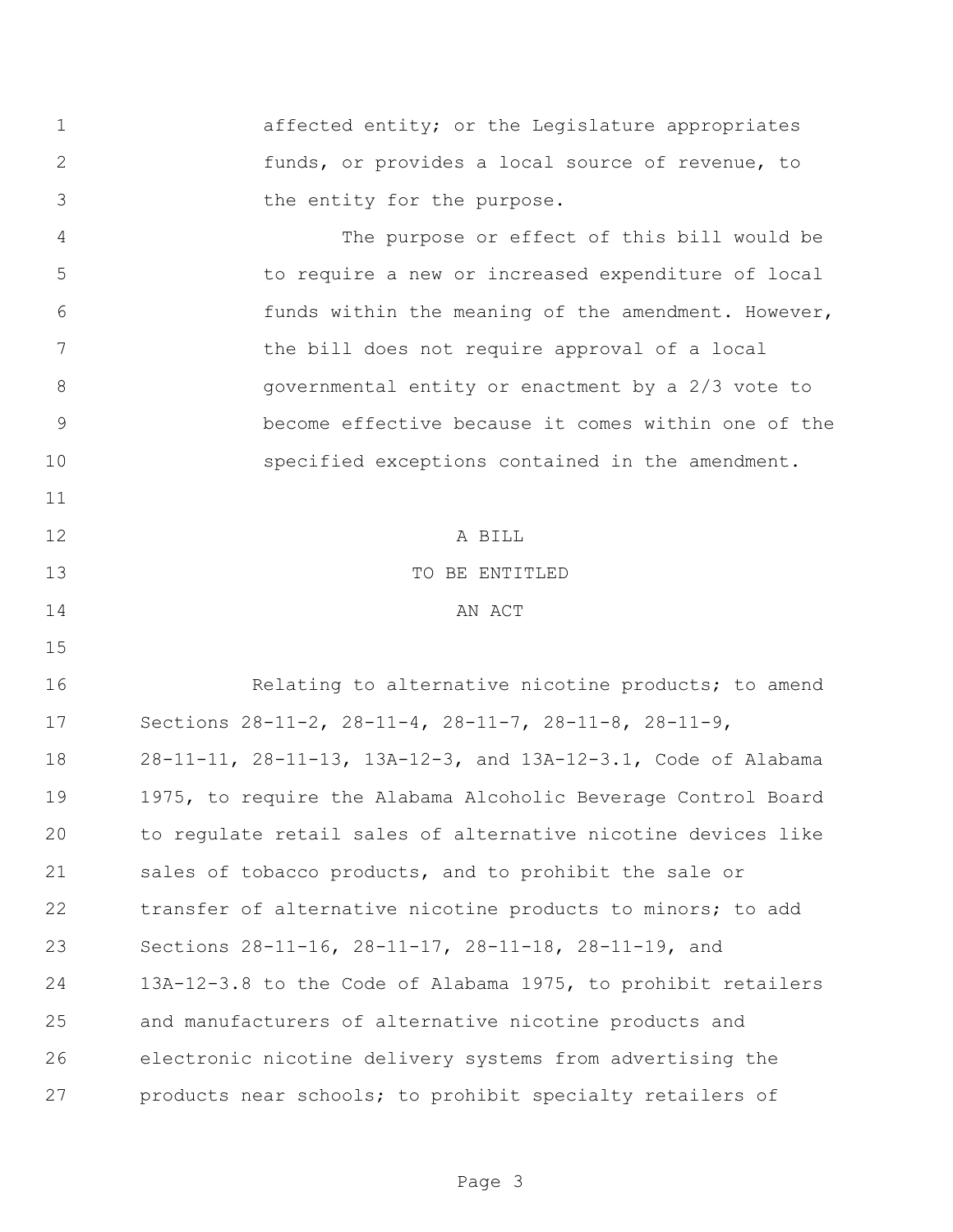electronic nicotine delivery systems from opening new places of business near schools, child care centers, churches, and other facilities; to prevent retailers and manufacturers of alternative nicotine products or electronic nicotine delivery systems from advertising those products as tobacco cessation devices, as a healthy alternative to smoking, or as being available in any variety of flavors except for tobacco, mint, or menthol; to require retailers of alternative nicotine products or electronic nicotine delivery systems to obtain a tobacco permit, to comply with FDA regulations governing the retail sale of alternative nicotine products and electronic nicotine delivery systems, and to post warning signs in their stores regarding the dangers of nicotine use and potential 14 risks associated with vaping; to prohibit the sale or transfer of alternative nicotine products or electronic nicotine delivery systems to minors; and in connection therewith would have as its purpose or effect the requirement of a new or increased expenditure of local funds within the meaning of Amendment 621 of the Constitution of Alabama of 1901, now appearing as Section 111.05 of the Official Recompilation of the Constitution of Alabama of 1901, as amended. BE IT ENACTED BY THE LEGISLATURE OF ALABAMA: Section 1. Sections 28-11-2, 28-11-4, 28-11-7, 28-11-8, 28-11-9, 28-11-11, 28-11-13, 13A-12-3, and

 13A-12-3.1, Code of Alabama 1975, are amended to read as follows:

"§28-11-2.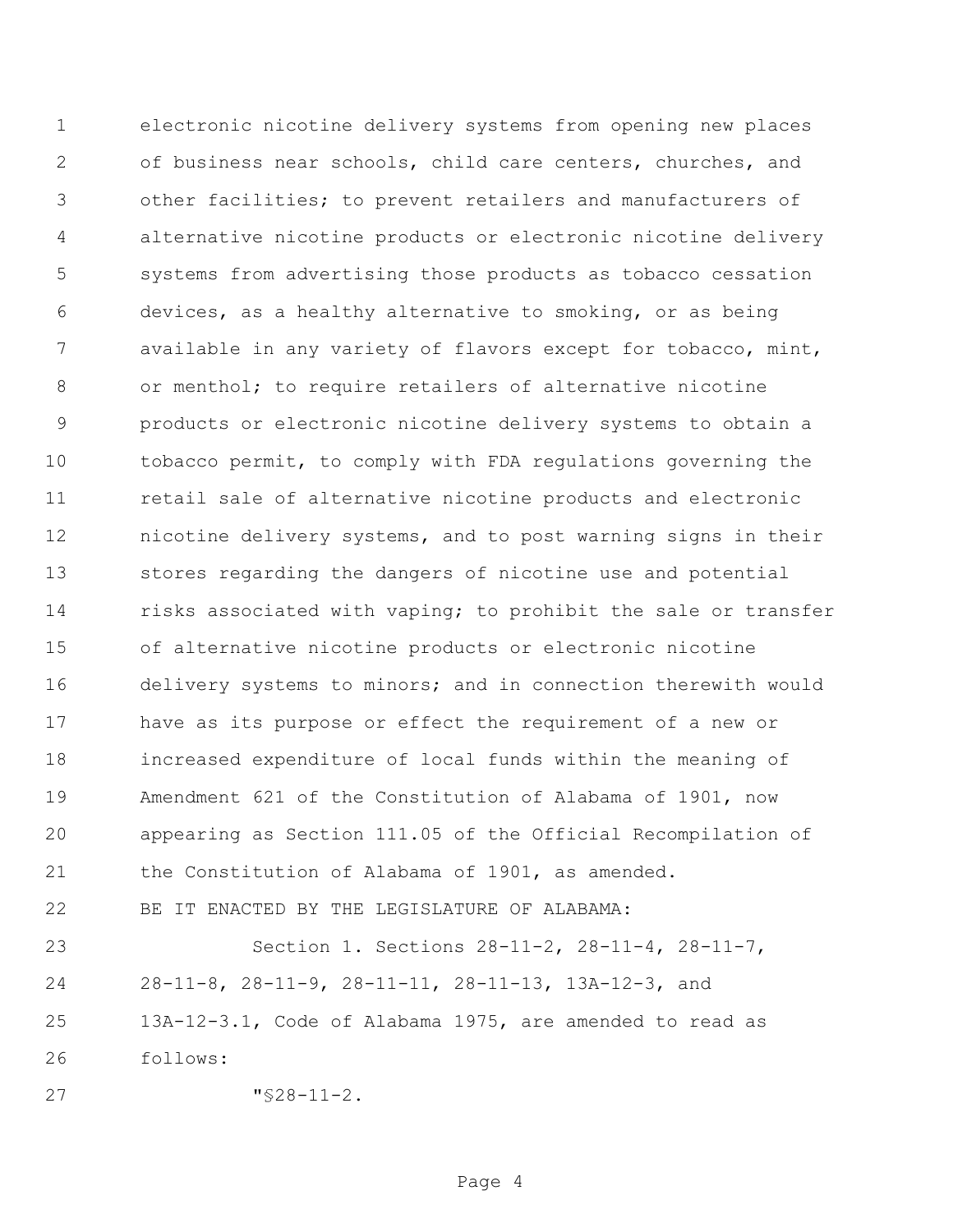1 "For purposes of this chapter, the following terms 2 have the following meanings unless the context clearly 3 indicates otherwise:

 "(1) ALTERNATIVE NICOTINE PRODUCT. The term 5 alternative nicotine product includes electronic cigarettes any product that consists of or contains nicotine that can be ingested into the body by chewing, smoking, absorbing, dissolving, inhaling, snorting, sniffing, or by any other means. The term does not include a tobacco product, electronic nicotine delivery system, or any product that has been approved by the United States Food and Drug Administration for sale as a tobacco cessation product or for other medical purposes and that is being marketed and sold solely for that 14 purpose.

15 "An electronic cigarette is an electronic product or 16 device that produces a vapor that delivers nicotine or other 17 substances to the person inhaling from the device to simulate 18 smoking, and is likely to be offered to, or purchased by, 19 consumers as an electronic cigarette, electronic cigar, 20 electronic cigarillo, or electronic pipe.

21 The term electronic cigarette does not include any 22 of the following: 23 The Millian School and The Contract or other tobacco product as defined

24 in this section.

25 The M2. A product that is a drug under 21 U.S.C. 26  $\frac{1}{5321(q)(1)}$ .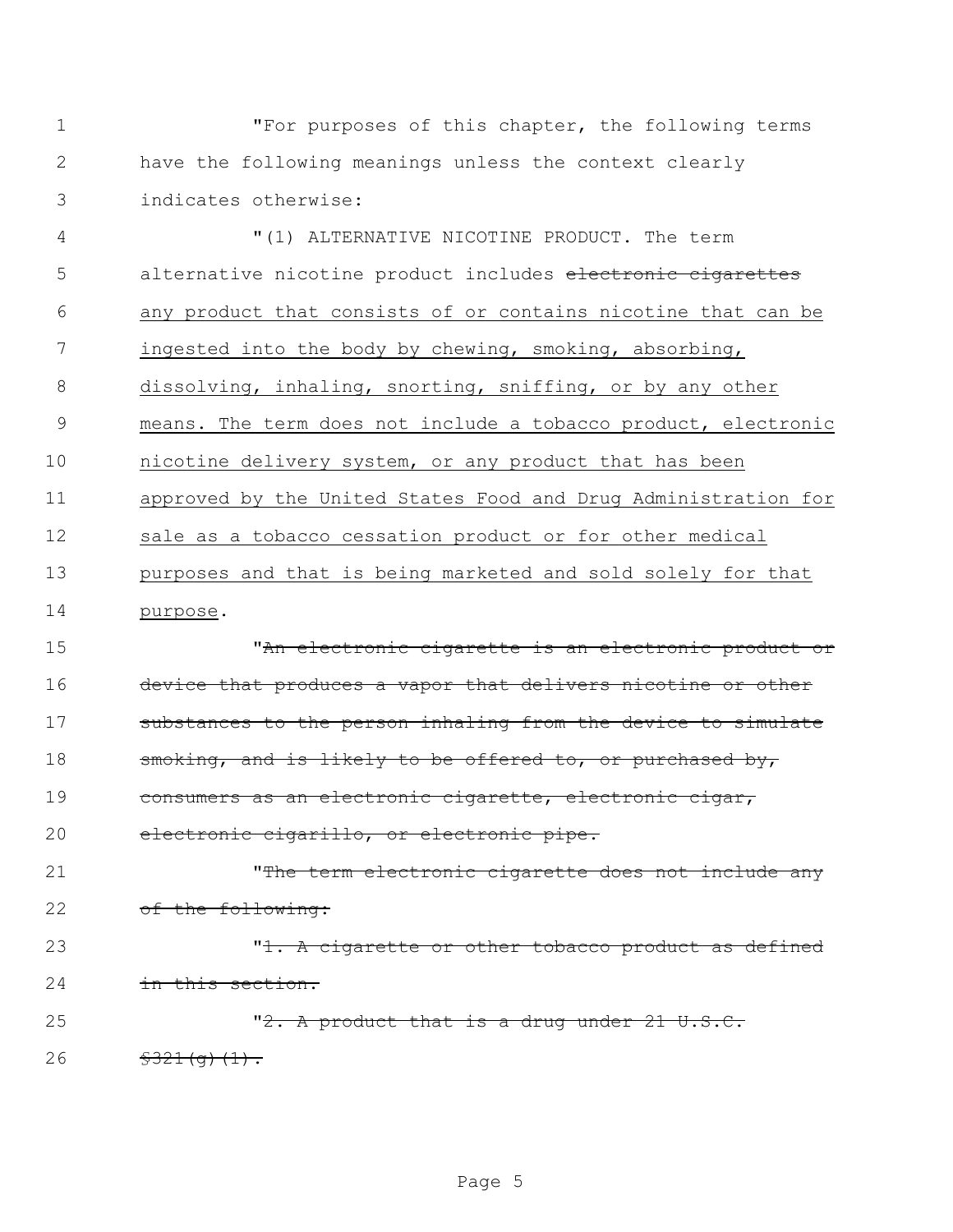| 1  | "3. A product that is a device under 21 U.S.C.                  |
|----|-----------------------------------------------------------------|
| 2  | \$321(h).                                                       |
| 3  | "4. A combination product that is a device under 21             |
| 4  | $U.S.C. $353(q)$ .                                              |
| 5  | "The term alternative nicotine product does not                 |
| 6  | include the following:                                          |
| 7  | " <del>1. A cigarette or other tobacco product as defined</del> |
| 8  | <del>in this section.</del>                                     |
| 9  | " $2$ . A product that is a drug under $21 \text{ U.S.C.}$      |
| 10 | $\frac{2321(q)(1)}{1}$                                          |
| 11 | "3. A product that is a device under 21 U.S.C.                  |
| 12 | \$321(h).                                                       |
| 13 | "4. A combination product described in 21 U.S.C.                |
| 14 | $$353(9)$ .                                                     |
| 15 | "(2) BOARD. The Alabama Alcoholic Beverage Control              |
| 16 | Board.                                                          |
| 17 | "(3) CHILD-RESISTANT PACKAGING. Liquid nicotine                 |
| 18 | container packaging meeting the requirements of 15 U.S.C.       |
| 19 | \$1472a.                                                        |
| 20 | "(3)(4) DISTRIBUTION. To sell, barter, exchange, or             |
| 21 | give tobacco or tobacco products for promotional purposes or    |
| 22 | for gratis.                                                     |
| 23 | ELECTRONIC NICOTINE DELIVERY SYSTEM. The term<br>"(5)           |
| 24 | electronic nicotine delivery system includes any vaporizing     |
| 25 | device that produces a vapor that delivers nicotine or other    |
| 26 | substance to the person inhaling from the device to simulate    |
| 27 | smoking, and includes, but is not limited to, products that     |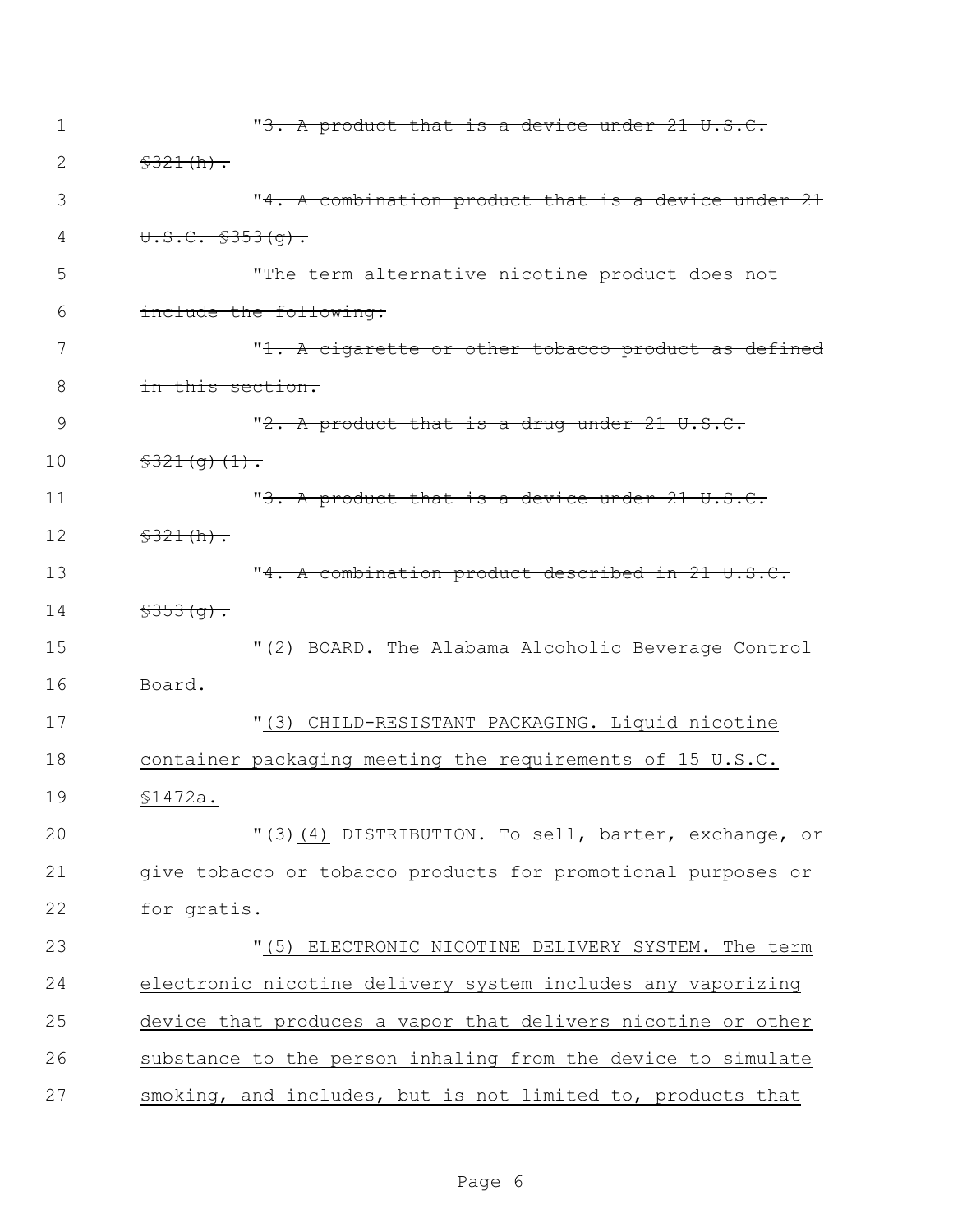| $\mathbf 1$  | may be offered to, purchased by, or marketed to consumers as   |
|--------------|----------------------------------------------------------------|
| $\mathbf{2}$ | an electronic cigarette, electronic cigar, electronic          |
| 3            | cigarillo, electronic pipe, electronic hookah, vape pen, vape  |
| 4            | tool, vaping device, or any variation of these terms. The term |
| 5            | also includes any liquid intended to be vaporized in any       |
| 6            | device included in this subdivision, regardless of whether or  |
| 7            | not the liquid contains nicotine.                              |
| 8            | "(6) ELECTRONIC NICOTINE DELIVERY SYSTEM RETAILER.             |
| 9            | Any retail business which offers for sale electronic nicotine  |
| 10           | delivery systems.                                              |
| 11           | "(7) FDA. The United States Food and Drug                      |
| 12           | Administration.                                                |
| 13           | "(8) LIQUID NICOTINE CONTAINER. A bottle or other              |
| 14           | container of a liquid product that is intended to be vaporized |
| 15           | and inhaled using an electronic nicotine delivery system. The  |
| 16           | term does not include a container holding liquid that is       |
| 17           | intended for use in a vapor product if the container is        |
| 18           | pre-filled and sealed by the manufacturer and is not intended  |
| 19           | to be opened by the consumer.                                  |
| 20           | $"$ (9) MINOR. Any person under the age of 19 years.           |
| 21           | "(5)(10) PERSON. Any natural person, firm,                     |
| 22           | partnership, association, company, corporation, or other       |
| 23           | entity. Person does not include a manufacturer or wholesaler   |
| 24           | of tobacco or tobacco products nor does it include employees   |
| 25           | of the permit holder.                                          |
| 26           | $"$ (11) PROOF OF IDENTIFICATION. Any one or more of           |
| 27           | the following documents used for purposes of determining the   |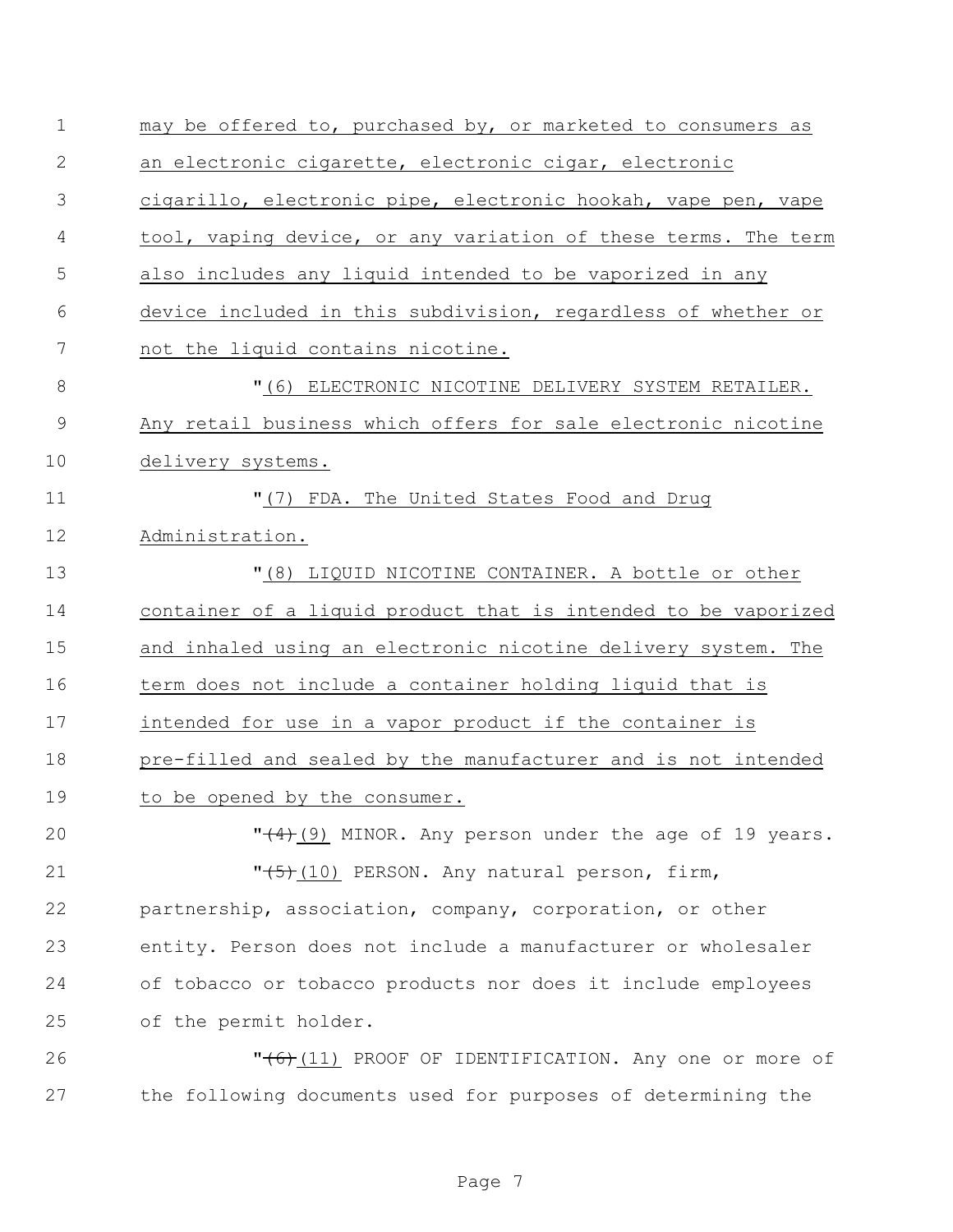age of a person purchasing, attempting to purchase, or 2 receiving tobacco or, tobacco products, electronic nicotine delivery systems, or alternative nicotine products:

 "a. A valid driver's license issued by any state and bearing the photograph of the presenting person.

 "b. United States Uniform Service Identification. "c. A valid passport.

 "d. A valid identification card issued by any state agency for the purpose of identification and bearing the photograph and date of birth of the presenting individual.

 "e. For legal mail order purposes only a valid signed certification that will verify the individual is 19 years of age or older.

14 **T<del>(7)</del>(12) RESPONSIBLE VENDOR PROGRAM.** A program administered by the board to encourage and support vendors in training employees in legal and responsible sales practices.

17 T<del>(8)</del>(13) SAMPLER. Any business or person who distributes tobacco or tobacco products for promotional purposes.

 $\sqrt{(9+1)^2 + (14)}$  SELF-SERVICE DISPLAY. A display that contains tobacco or tobacco products and is located in an area openly accessible to purchasers at retail and from which such purchasers can readily access tobacco or tobacco products without the assistance of the tobacco permit holder or an employee of the permit holder. A display case that holds tobacco or tobacco products behind locked doors does not constitute a self-service display.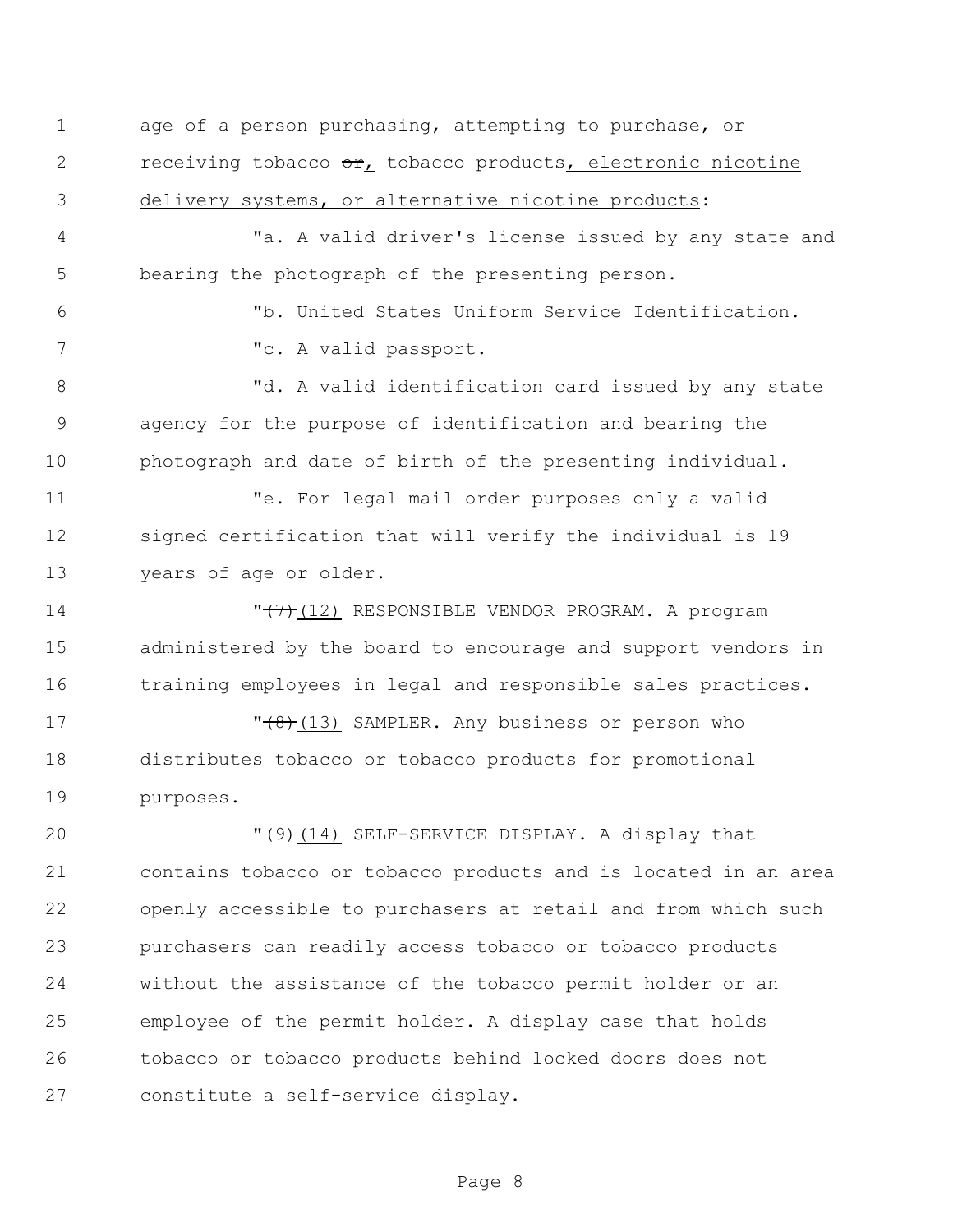| $1\,$        | "(15) SPECIALTY RETAILER OF ELECTRONIC NICOTINE                |
|--------------|----------------------------------------------------------------|
| $\mathbf{2}$ | DELIVERY SYSTEMS. A business establishment at which any of the |
| 3            | following are true:                                            |
| 4            | "a. The sale of electronic nicotine delivery systems           |
| 5            | accounts for more than 35 percent of the total quarterly gross |
| 6            | receipts for the establishment.                                |
| 7            | "b. Twenty percent or more of the public retail                |
| 8            | floor space is allocated for the offering, displaying, or      |
| $\mathsf 9$  | storage of electronic nicotine delivery systems.               |
| 10           | "c. Twenty percent or more of the total shelf space,           |
| 11           | including retail floor shelf space and shelf space in areas    |
| 12           | accessible only to employees, is allocated for the offering,   |
| 13           | displaying, or storage of electronic nicotine delivery         |
| 14           | systems.                                                       |
| 15           | "d. The retail space features a self-service display           |
| 16           | for electronic nicotine delivery systems.                      |
| 17           | "e. Samples of electronic nicotine delivery systems            |
| 18           | are offered to customers.                                      |
| 19           | "f. Liquids intended to be vaporized through the use           |
| 20           | of an electronic nicotine delivery system are produced at the  |
| 21           | facility or are produced by the owner of the establishment or  |
| 22           | any of its agents or employees for sale at the establishment.  |
| 23           | "(10) (16) TOBACCO or TOBACCO PRODUCTS. Tobacco or             |
| 24           | any product containing tobacco, including, but not limited to, |
| 25           | the following:                                                 |
| 26           | "a. Cigarettes.                                                |
| 27           | "b. Cigars.                                                    |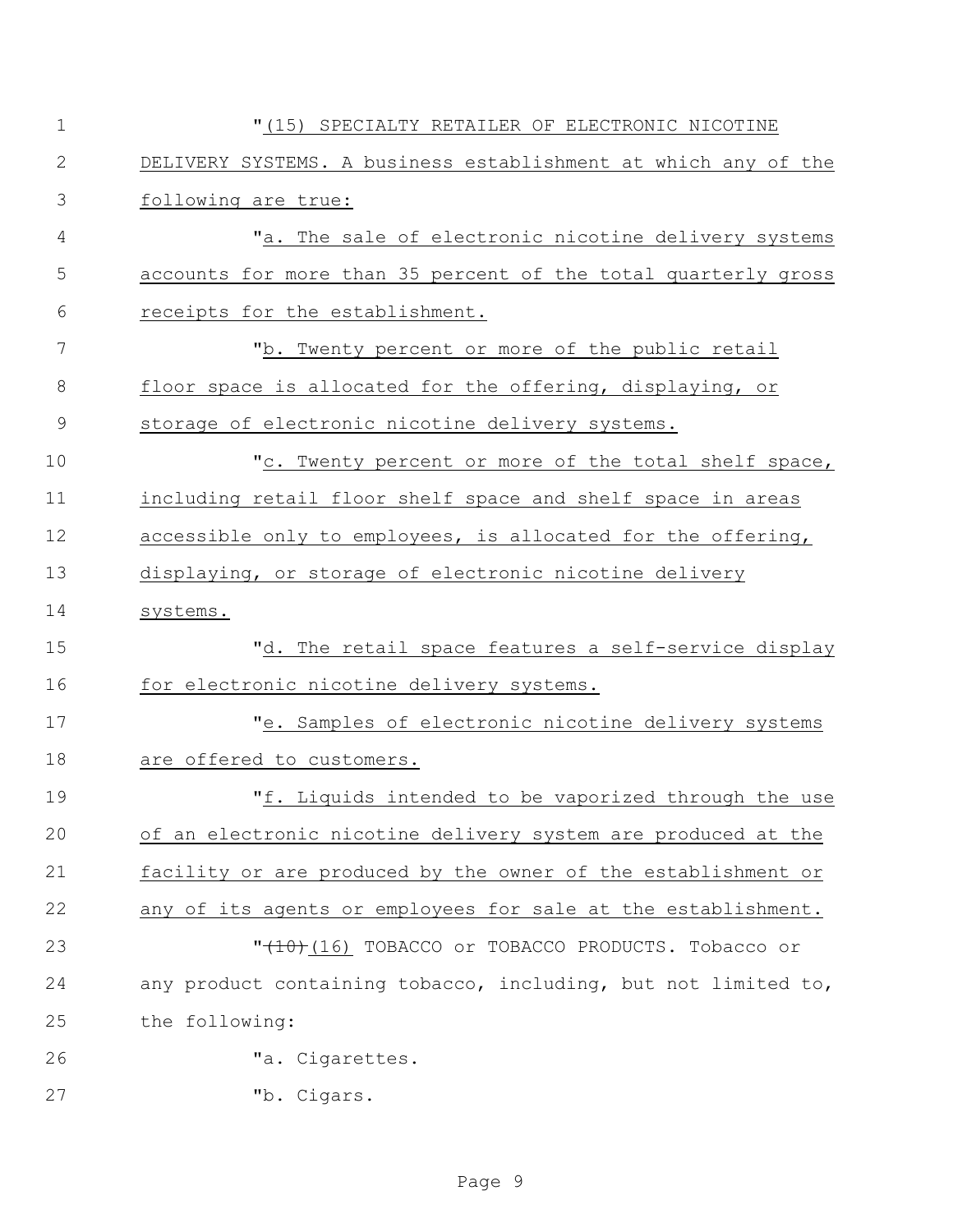1 The U. Chewing tobacco. "d. Snuff. "e. Pipe tobacco. "f. Smokeless tobacco. 5 THE THE THE TOBACCO PERMIT. A permit issued by the board to allow the permit holder to engage in the distribution 7 of tobacco or, tobacco products, electronic nicotine delivery systems, or alternative nicotine products at the location identified in the permit.  $\sqrt{12}$ (18) TOBACCO SPECIALTY STORE. A business that derives at least 75 percent of its revenue from tobacco or tobacco products. "§28-11-4. **The Propensist Community** Tensuant to its rule making rulemaking authority, 15 the board may promulgate shall adopt rules and regulations 16 that have the full force and effect of law, for purposes of, 17 but not limited to, the following: "(1) Establishing permits for the distribution of 19 tobacco or, tobacco products, electronic nicotine delivery systems, and alternative nicotine products. **"**(2) Preventing the distribution of tobacco, tobacco products, electronic nicotine delivery systems, and alternative nicotine products to minors. "(3) Conducting annual random compliance tests to assure compliance with applicable state and federal laws and 26 guidelines regarding the distribution of tobacco  $\sigma r_L$  tobacco 27 products to minors, electronic nicotine delivery systems, and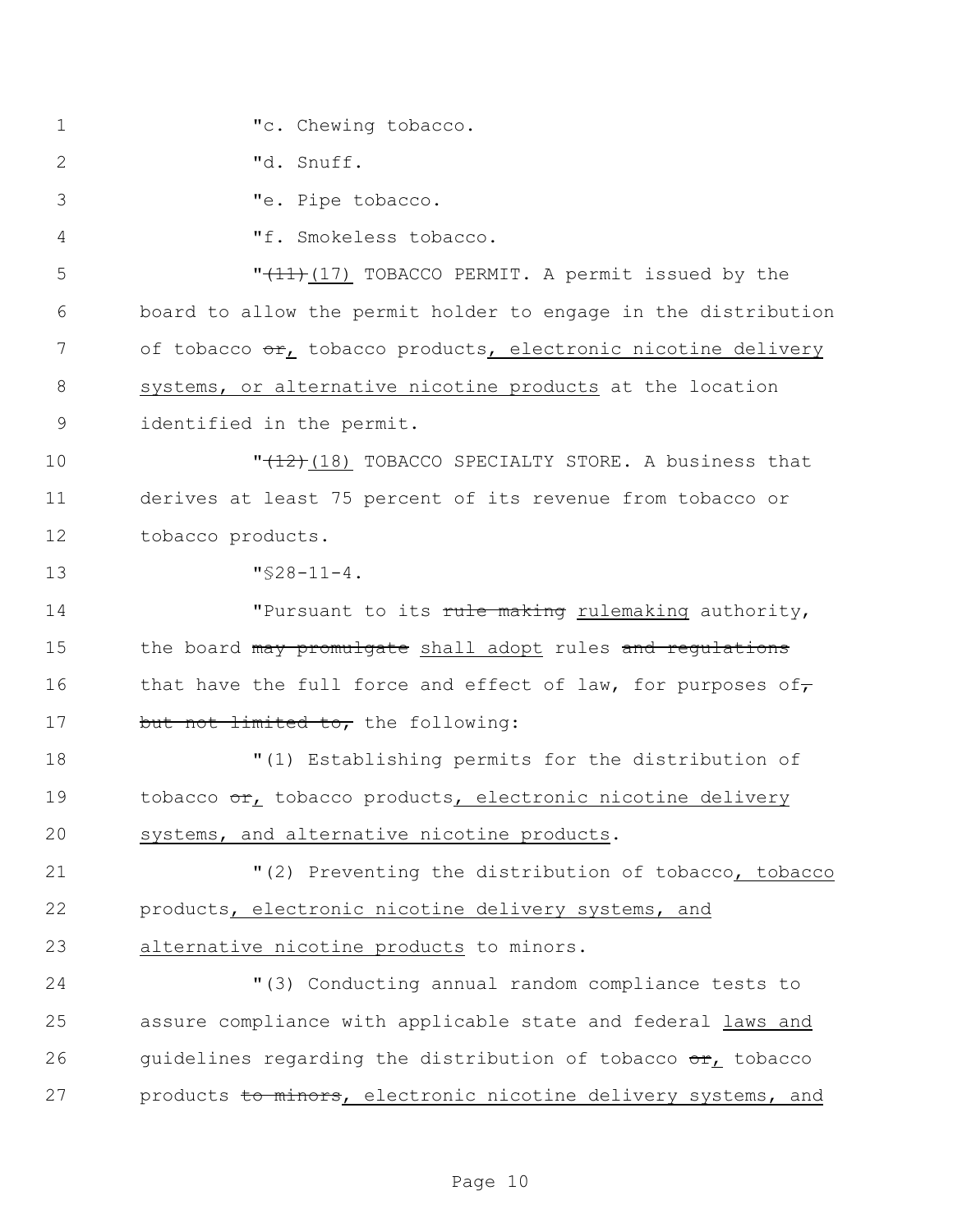1 alternative nicotine products. The tests may utilize minors 2 and may involve involving any person or location engaged in the distribution of tobacco may utilize minors.

"§28-11-7.

 "(a) Any person who distributes tobacco, tobacco products, electronic nicotine delivery systems, or alternative nicotine products within this state shall first obtain a permit from the board for each location of distribution. There is no fee for the permit.

 $\blacksquare$  (b) Any person who maintains a tobacco  $\sigma r_L$  tobacco product, electronic nicotine delivery system, or alternative nicotine product vending machine on his or her property in this state shall first obtain a permit from the board for each machine at each machine location. The permit for each machine shall be posted in a conspicuous place on the machine.

 "(c) A permit shall be valid only for the location specified in the permit application.

18 The Music of the Music of the Music of the Music of the Music of the Music of the Music of the Music of the Music of the Music of the Music of the Music of the Music of the Music of the Music of the Music of the Music o assignable and shall be renewed annually. Notwithstanding the foregoing, if a location for which a permit is obtained is sold or transferred, the permit shall be transferred to the person obtaining control of the location and shall be valid for 30 days after the transfer during which time a new permit shall be obtained.

 "(e) If feasible, the board may, by rule or regulation, establish procedures for the issuance and renewal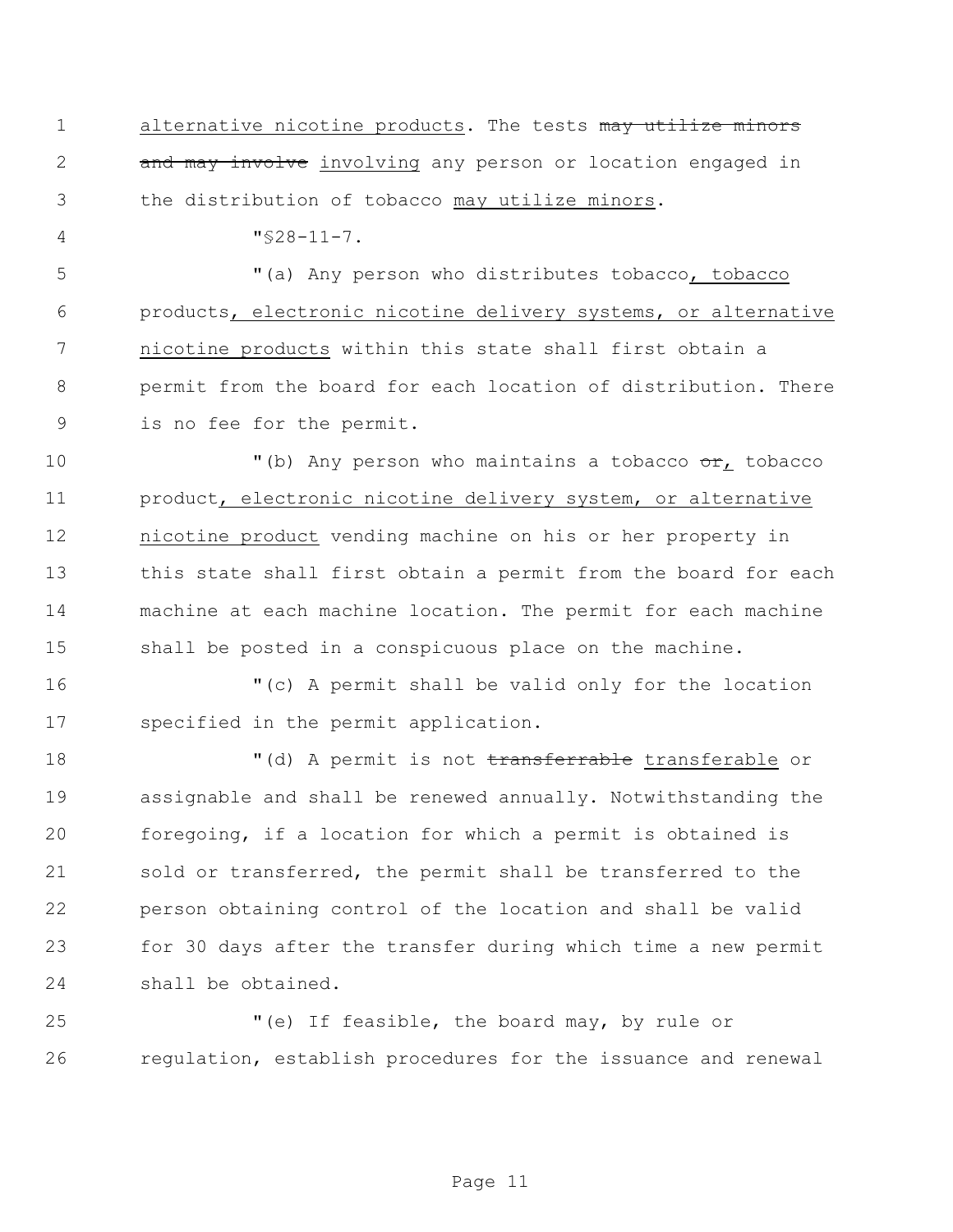of permits which combine tobacco permit procedures with the application and licensing procedures for alcoholic beverages.

"§28-11-8.

 "(a) It shall be unlawful for any person to 5 distribute sell or offer for sale tobacco or tobacco products 6 without first obtaining from the board the appropriate permit. 7 Failure to obtain or display from the board. Selling or offering for sale tobacco or tobacco products without obtaining and displaying a valid permit by January 1, 1998, shall result in issuance of a warning citation. The board shall conduct an information and education campaign by its Responsible Vendor Program to inform distributors of tobacco products at retail or in vending machines or self-service displays of the requirements of this law. Failure to obtain or display a valid permit pursuant to this chapter after January 16 1, 1998, shall constitute a misdemeanor offense.

 "(b) It shall be unlawful for any person to sell or offer for sale electronic nicotine delivery systems or alternative nicotine products without first obtaining the appropriate permit from the board. Failure to obtain or display a valid permit within 90 days after the effective date of the act adding this amendatory language shall result in issuance of a warning citation. The board shall conduct an information and education campaign by its Responsible Vendor Program to inform distributors of alternative nicotine products at retail or in vending machines or self-service displays of the requirements of this law. Selling or offering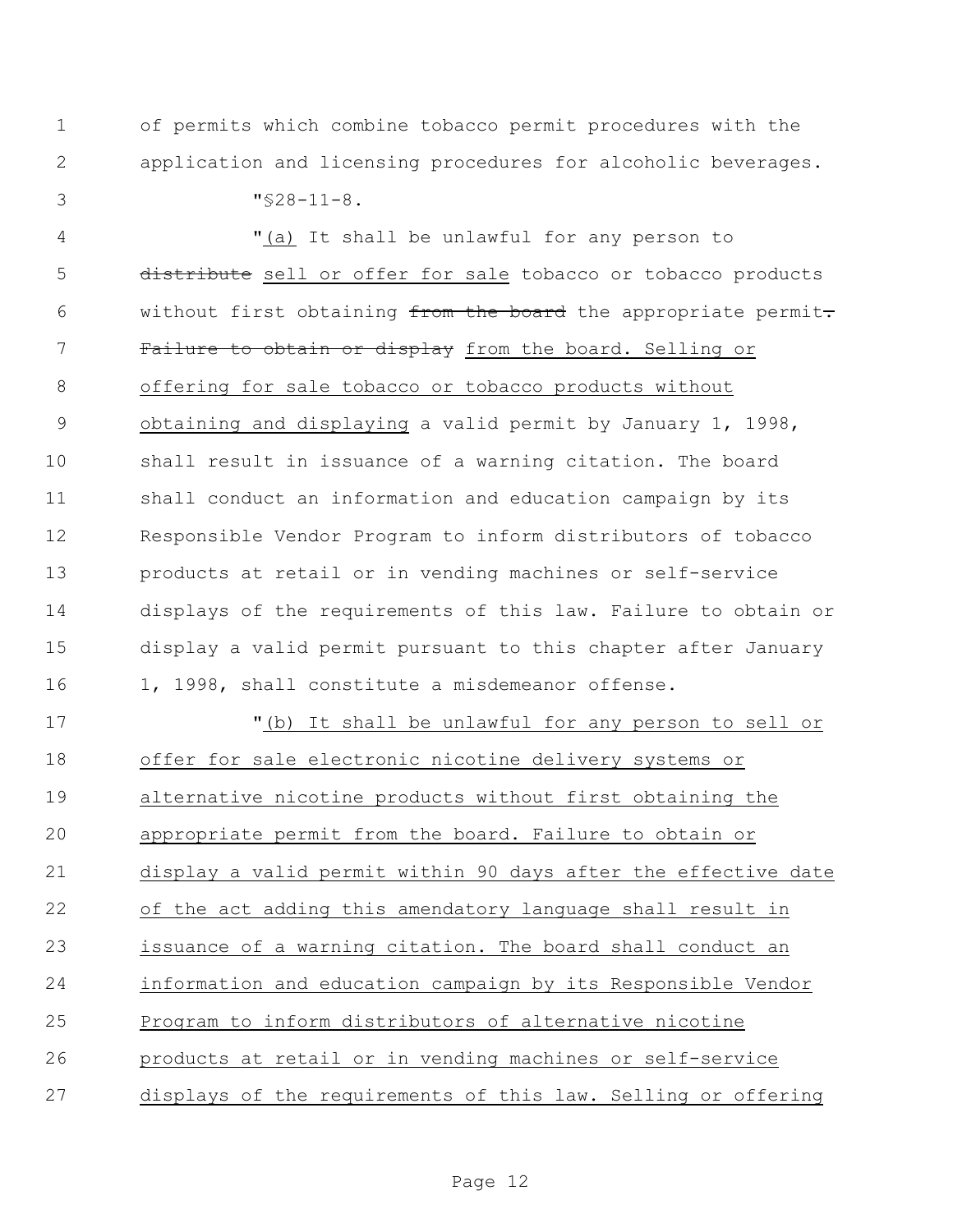for sale electronic nicotine delivery systems or alternative nicotine products without obtaining and displaying a valid permit issued pursuant to this chapter within 90 days after the effective date of the act adding this amendatory language shall be a Class C misdemeanor.

 "(c) Each violation for selling tobacco, tobacco products, electronic nicotine delivery systems, or alternative nicotine products without a valid permit shall be treated as a separate offense and be punishable as follows: For the first violation by a fine of not less than one hundred dollars (\$100) nor more than five hundred dollars (\$500) and for each subsequent violation by a fine of not less than five hundred dollars (\$500) nor more than one thousand five hundred dollars (\$1,500).

"§28-11-9.

 "(a) Subject to the Alabama Administrative Procedure Act, Chapter 22 of Title 41, the board shall have full and final authority as to the suspension or revocation for cause of any permit issued pursuant to this chapter.

 "(1) The board may appoint a hearing commission of at least three persons which may do all of the following:

22 Ta. Hear and decide all contested applications for permits.

 "b. Hear and decide all charges against any permit holder or employee of a permit holder for violations of this chapter, the law, or the regulations of the board.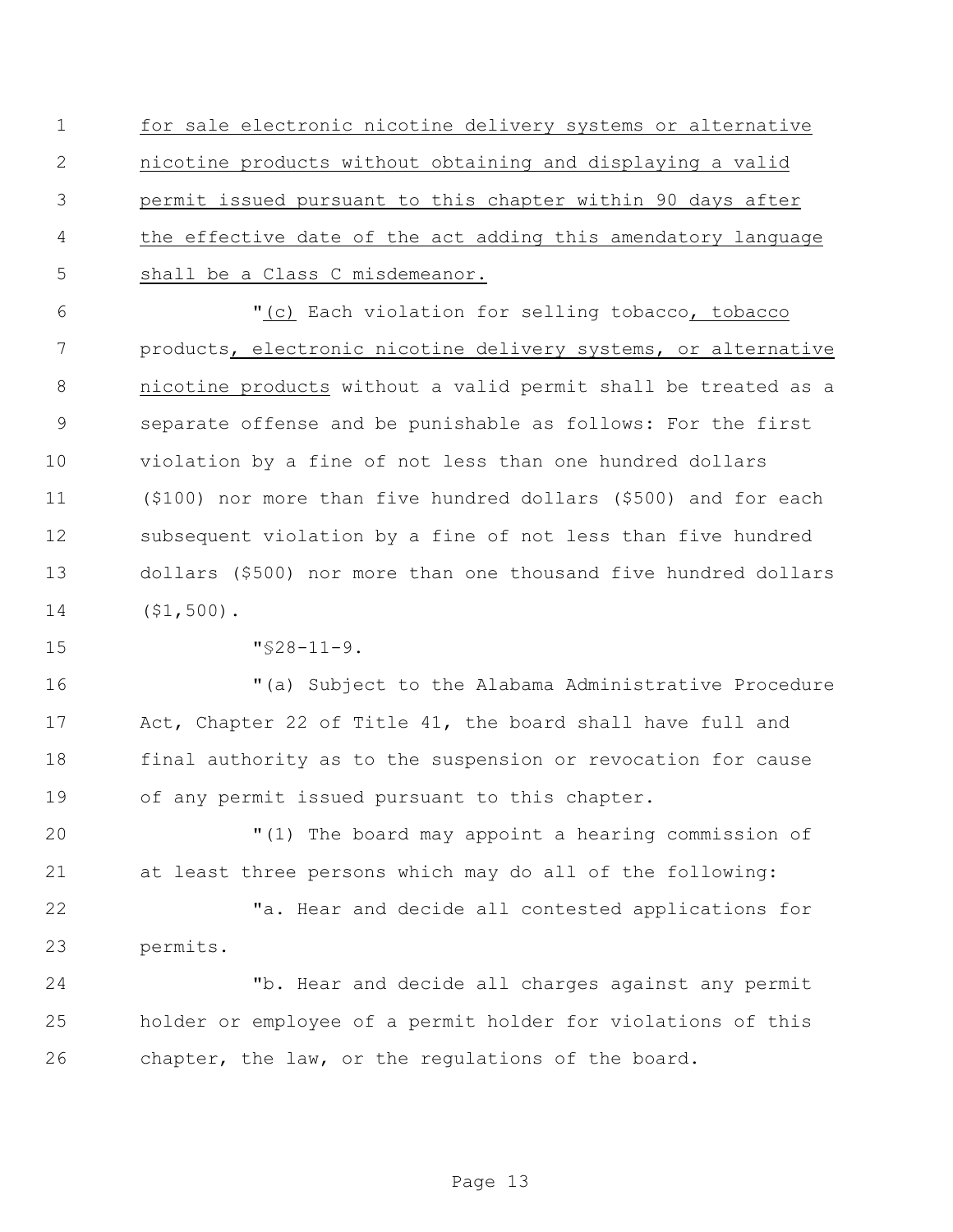"c. Revoke or suspend permits as provided in this chapter.

 "d. Levy administrative fines upon permit holders or employees of permit holders.

 "(2) No member of the hearing commission shall participate in the hearing or disposition of any application for a permit or charge against a permit holder or an employee of a permit holder if he or she has an interest therein or was involved in the investigation.

 "(b) The board, or a hearing commission appointed by 11 the board, upon finding that a permit holder or any partner, member, employee, officer, or director of the permit holder has violated any of the laws of this state or the United States relating to the manufacture, sale, possession, or 15 transportation of tobacco  $\sigma$ r, tobacco products, electronic nicotine delivery systems, or alternative nicotine products, or that the permit holder has acted in a manner prejudicial to 18 the welfare, health, peace, temperance, and safety of the 19 people of the community or of the state, may upon due notice and hearing, levy administrative fines or suspend or revoke 21 the permit issued by the board, or a combination of all three. In all cases where the board or hearing commission shall levy an administrative fine, or suspend or revoke a permit, it shall set forth its findings of fact, the evidence from which the findings of facts are made, and the reasons upon which its actions are based.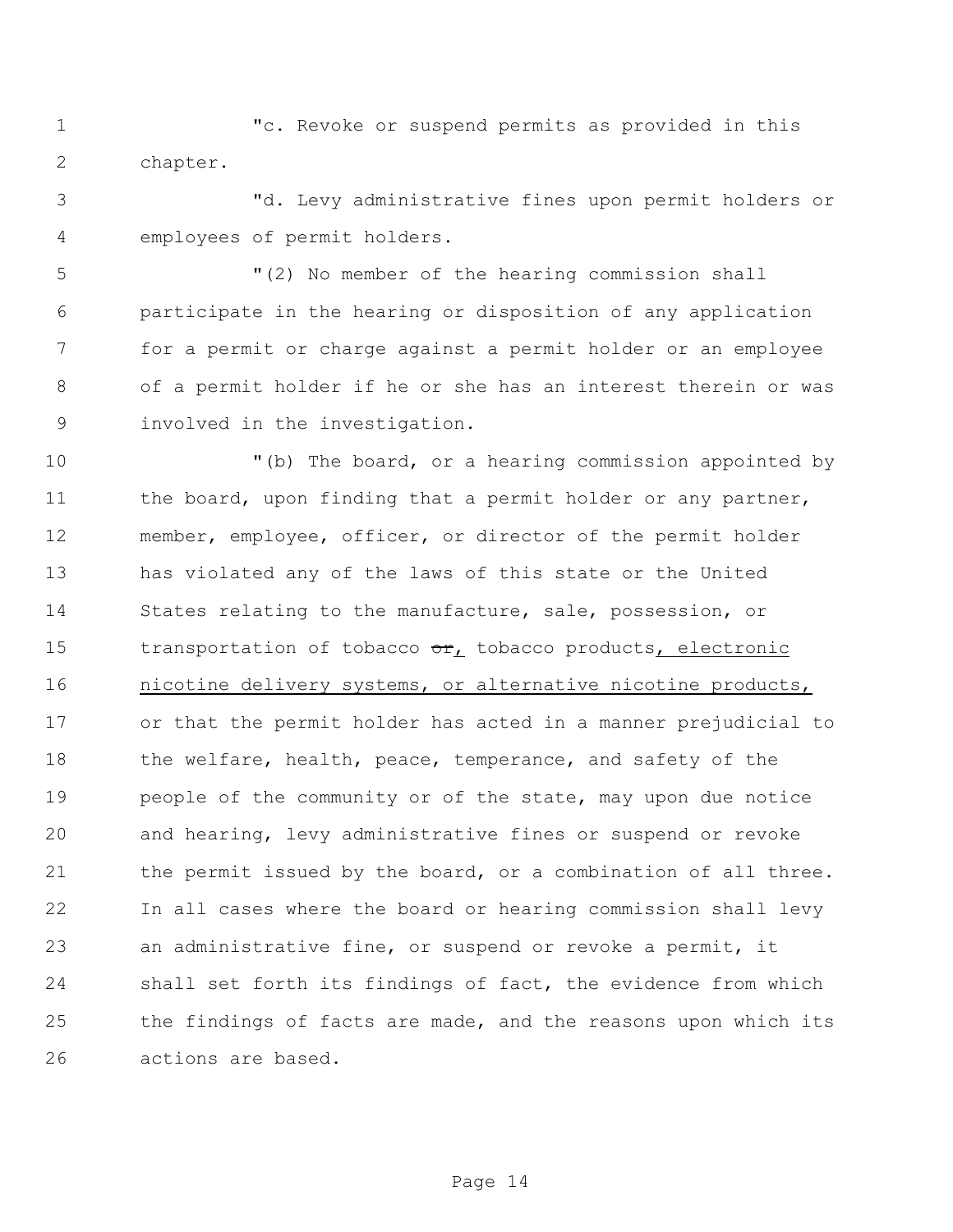"(c) The fines as specified in subsection (e) shall be applicable per each violation. The permit holder or employee shall remit the administrative fine to the board within seven calendar days from the day that the administrative fine is levied. Failure by the permit holder to pay the administrative fine within that time period shall result in an automatic suspension of the permit until the administrative fine is paid.

9 "(d) The maximum length of suspension of a permit pursuant to this chapter shall be one year. A permit holder shall be ineligible to hold a permit pursuant to this chapter for the location where the violation occurred until the expiration or removal of the suspension. A permit holder whose permit is revoked by the board or the hearing commission shall be, at the discretion of the board or hearing commission, ineligible to hold a permit pursuant to this chapter until the expiration of one year from the date the permit is revoked at the location where the violation occurred.

 "(e) The following administrative fines may be levied for violations of this chapter against valid permit holders or employees, or both:

 "(1) Upon conviction for a first violation by the permit holder or an employee of the permit holder, the board or hearing commission may offer the permit holder an opportunity to provide training sessions administered by the Responsible Vendor Program in lieu of an administrative fine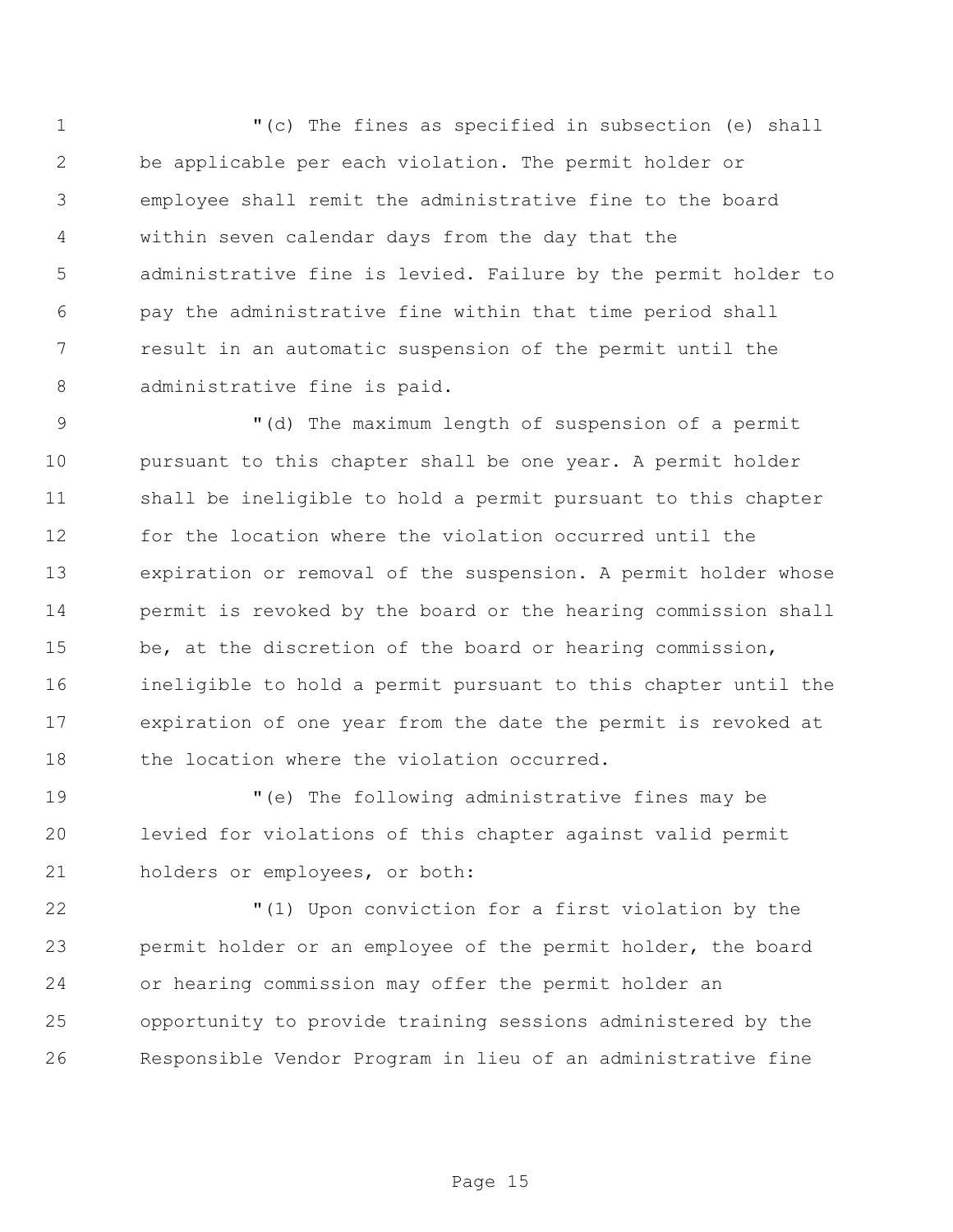upon the permit holder and the employee, if the violation is by an employee, of not more than two hundred dollars (\$200).

 "(2) Upon conviction of a second violation at the same location within a two-year period, the board or hearing commission may levy an administrative fine upon the permit holder and the employee, if the violation is by an employee, of not more than four hundred dollars (\$400).

 "(3) Upon conviction of a third or subsequent violation at the same location within a two-year period, the board or hearing commission may levy an administrative fine upon the permit holder and the employee, if the violation is 12 by an employee, of not more than seven hundred fifty dollars (\$750).

 "(4) Upon conviction of a fourth or subsequent violation at the same location within a two-year period, the board or hearing commission may levy an administrative fine upon the permit holder and the employee, if the violation is by an employee, of not more than one thousand dollars (\$1,000) and may suspend or revoke the permit.

 "(f) Before imposition of any administrative fine, the permit holder shall be afforded all procedural rights to due process in addition to those rights guaranteed by the Alabama Administrative Procedure Act, Chapter 22 of Title 41. "§28-11-11.

 "The board shall issue an annual report to the Governor, the Legislature, and the Attorney General concerning

Page 16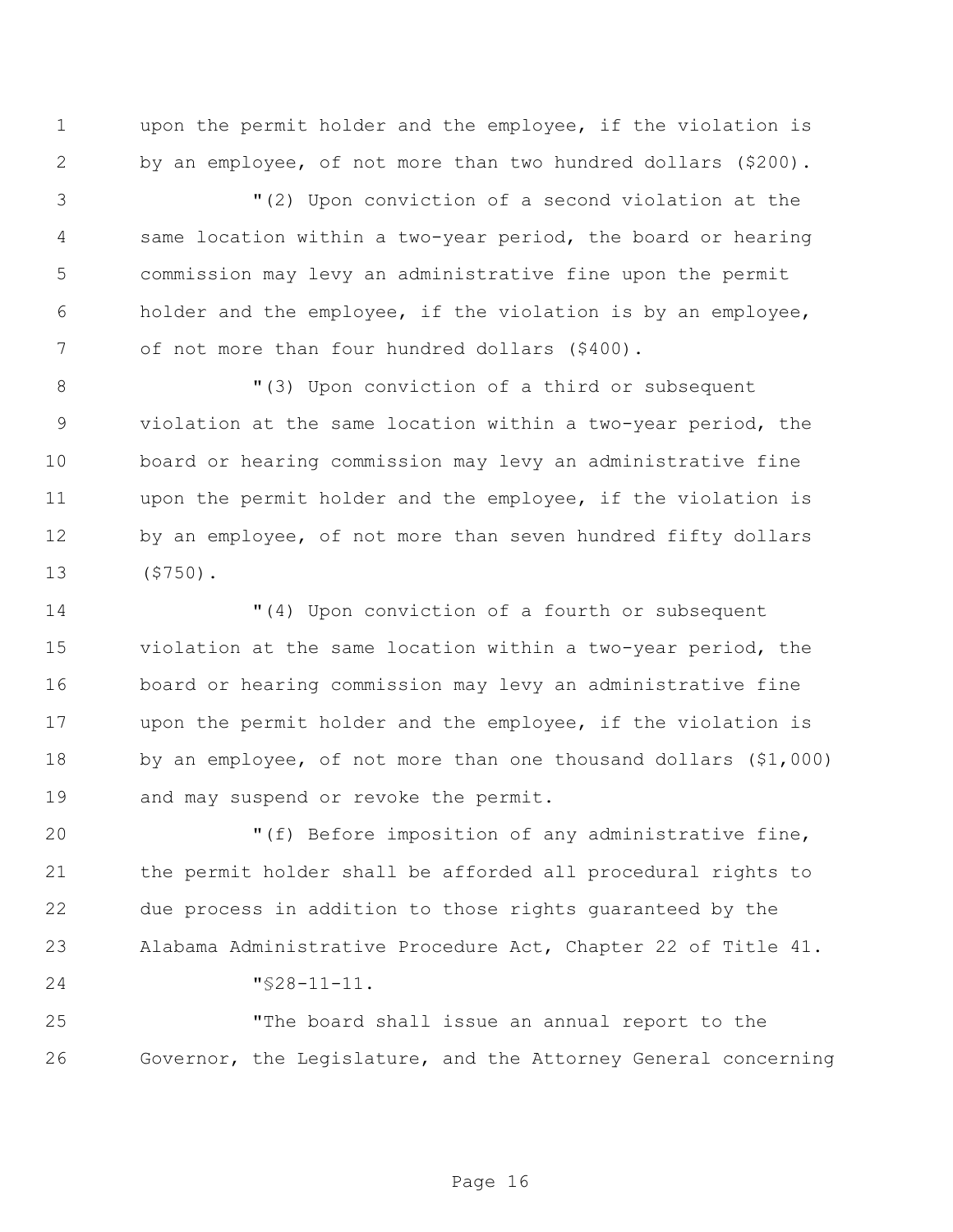compliance by state retail merchants with this chapter. The report shall contain all of the following:

 "(1) The total number of retail distributors of tobacco, tobacco products, electronic nicotine delivery systems, and alternative nicotine products categorized by type of retail outlet.

7 The number of citations reported to the board, categorized by type of retail outlet.

 "(3) The total number of successful compliance checks, categorized by type of retail outlet.

 "(4) The extent and nature of organized educational and government activities intended to promote, encourage, or otherwise secure compliance with state and federal laws prohibiting the sale or distribution of tobacco products to minors.

 "(5) Information as to the level of access and availability of tobacco products to minors.

 "(6) Noted impediments to implementation of this chapter, as well as recommendations for alleviating the same. "§28-11-13.

 "(a) It is unlawful for any minor to purchase, use, possess, or transport tobacco, tobacco product, electronic nicotine delivery systems, or alternative nicotine product within this state. It shall not be unlawful for a minor employee of a tobacco, tobacco product, electronic nicotine delivery system, or alternative nicotine product permit holder to handle, transport, or sell tobacco, tobacco product,

Page 17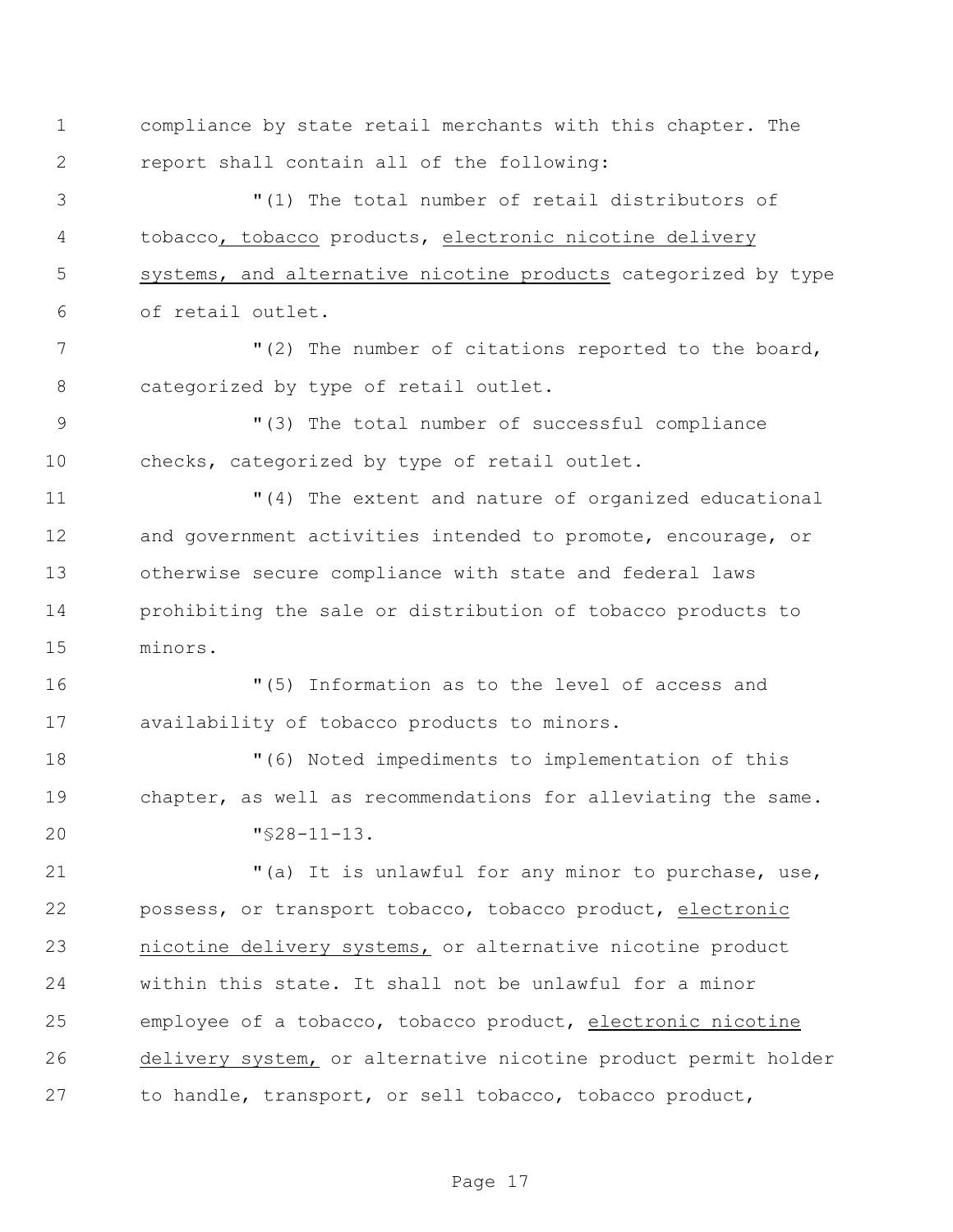electronic nicotine delivery systems, or alternative tobacco product if the minor employee is acting within the line and scope of employment and the permit holder, or an employee of the permit holder who is 21 years of age or older, is present.

 "(b) It is unlawful for any minor to present or offer to another person proof of identification which is false, fraudulent, or not actually his or her own proof of identification in order to buy, receive, or otherwise obtain, or attempt to buy, receive, or otherwise obtain, any tobacco, tobacco product, electronic nicotine delivery system, or alternative nicotine product.

 "(c) If a minor is cited for any violation under 13 this section, the citing agency shall notify a parent, legal guardian, or legal custodian of the minor unless the minor has been emancipated by court order or operation of law.

"§13A-12-3.

17 They person who sells, barters, exchanges or gives 18 to any minor any cigarettes, cigarette tobacco or cigarette **paper, or any substitute for either of them** tobacco, tobacco products, electronic nicotine delivery systems, or alternative nicotine products shall, on conviction, be fined not less than \$10.00 nor more than \$50.00 one hundred dollars (\$100) nor more than three hundred dollars (\$300) and may also be 24 imprisoned in the county jail or sentenced to hard labor for 25 the county for not more than 30 days.

"§13A-12-3.1.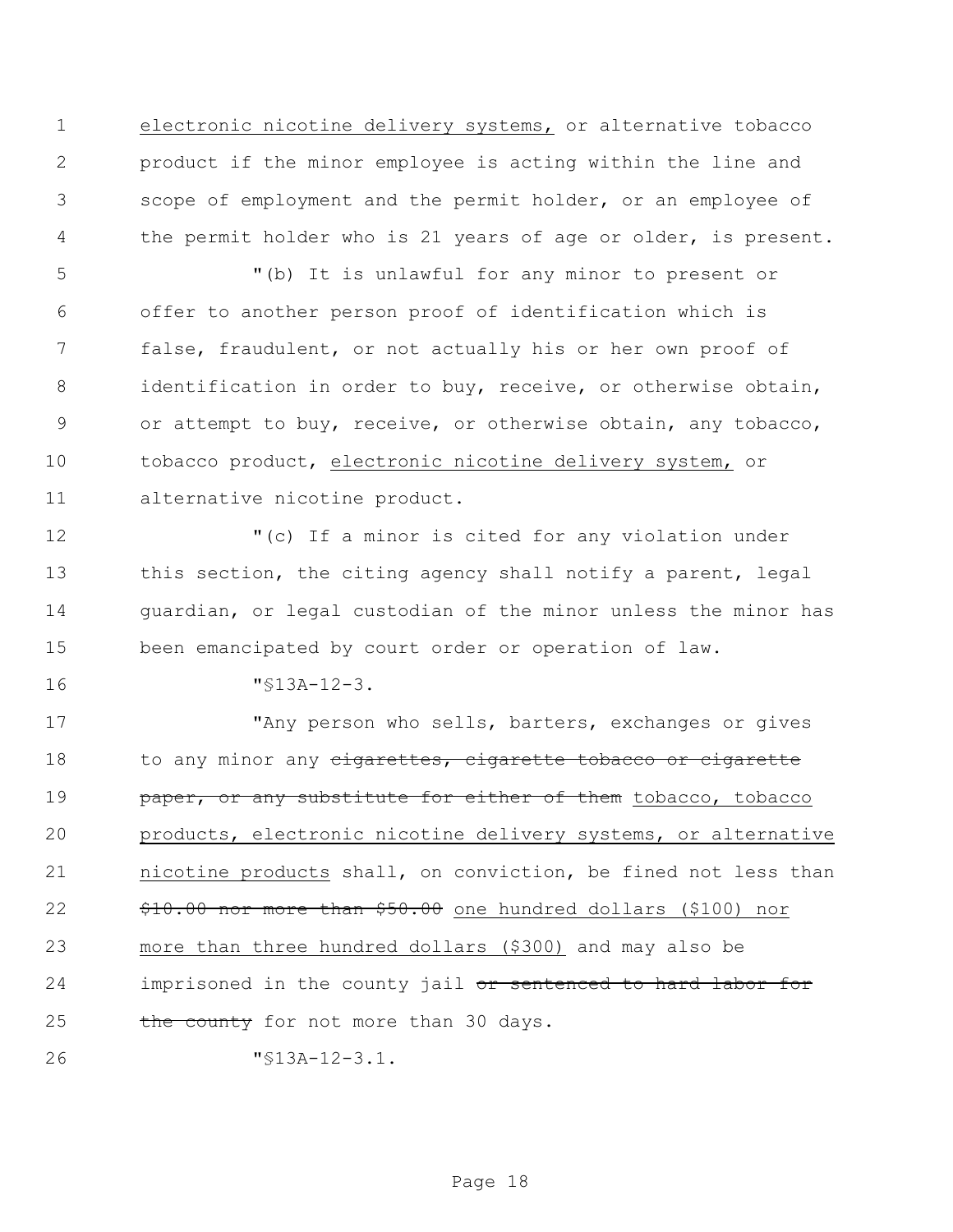"For purposes of this article, the following terms shall have the following meanings: "(1) ALTERNATIVE NICOTINE PRODUCT. The same meaning as in Section 28-11-2. "(2) BOARD. The same meaning as in Section 28-11-2.  $\sqrt{1+(1+(3))}$  BRAND STYLE. A variety of cigarettes distinguished by the tobacco used, tar and nicotine content, flavoring used, size of cigarette, filtration on the cigarette, or packaging.  $\sqrt{2}$ (4) CLEAR AND CONSPICUOUS STATEMENT. The A statement that is of sufficient type size to be clearly readable by the recipient of the communication. **T** (5) COMMISSIONER. The Commissioner of the Alabama Department of Revenue. **T** (6) CONSUMER. An individual who acquires or seeks to acquire cigarettes, or any one or more articles taxed herein, for personal use. **T** (7) DELIVERY SALE. Any sale of cigarettes to a consumer within this state, regardless of whether the seller is located in this state, where either of the following are true: 22 Ta. the The purchaser submits the order for such sale by means of a telephonic or other method of voice transmission, the mails or any other delivery service, facsimile transmission, or the Internet or other online 26 service or.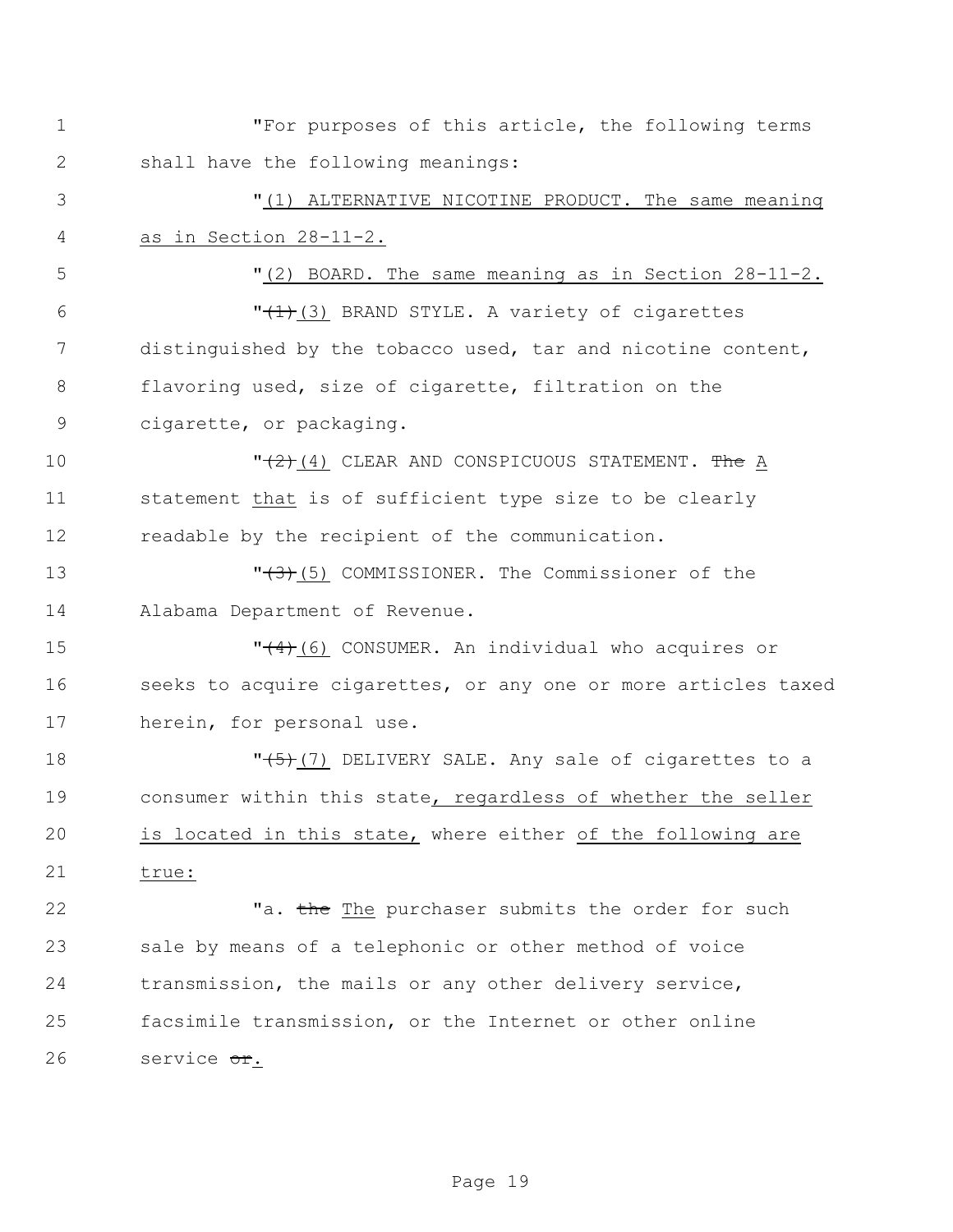| $\mathbf 1$   | "b. the The cigarettes are delivered by use of the             |
|---------------|----------------------------------------------------------------|
| 2             | mails or other delivery service. A sale of cigarettes that     |
| 3             | meets the requirements of this subdivision shall constitute a  |
| 4             | delivery sale regardless of whether the seller is located      |
| 5             | within or without the state.                                   |
| 6             | "(8) DELIVERY SALE OF ELECTRONIC NICOTINE DELIVERY             |
| 7             | SYSTEMS OR ALTERNATIVE NICOTINE PRODUCTS. Any sale of          |
| 8             | electronic nicotine delivery systems or alternative nicotine   |
| $\mathcal{G}$ | products to a consumer in this state, regardless of whether    |
| 10            | the seller is located in this state, where either of the       |
| 11            | following is true:                                             |
| 12            | "a. The purchaser submits the order for the sale by            |
| 13            | means of a telephonic or other method of voice transmission,   |
| 14            | the mails or any other delivery service, facsimile             |
| 15            | transmission, or the Internet or other online service.         |
| 16            | "b. The electronic nicotine delivery systems or                |
| 17            | alternative nicotine products are delivered by use of the      |
| 18            | mails or other delivery service.                               |
| 19            | "(6)(9) DELIVERY SALES STATUTES. Those provisions              |
| 20            | contained within Sections 13A-12-3.2, 13A-12-3.3, 13A-12-3.4,  |
| 21            | 13A-12-3.5, 13A-12-3.6, and 13A-12-3.7.                        |
| 22            | "(7) (10) DELIVERY SERVICE. Any person, other than a           |
| 23            | person who makes a delivery sale, who delivers to the consumer |
| 24            | the cigarettes sold in a delivery sale.                        |
| 25            | $"$ (11) DEPARTMENT. The Alabama Department of                 |
| 26            | Revenue.                                                       |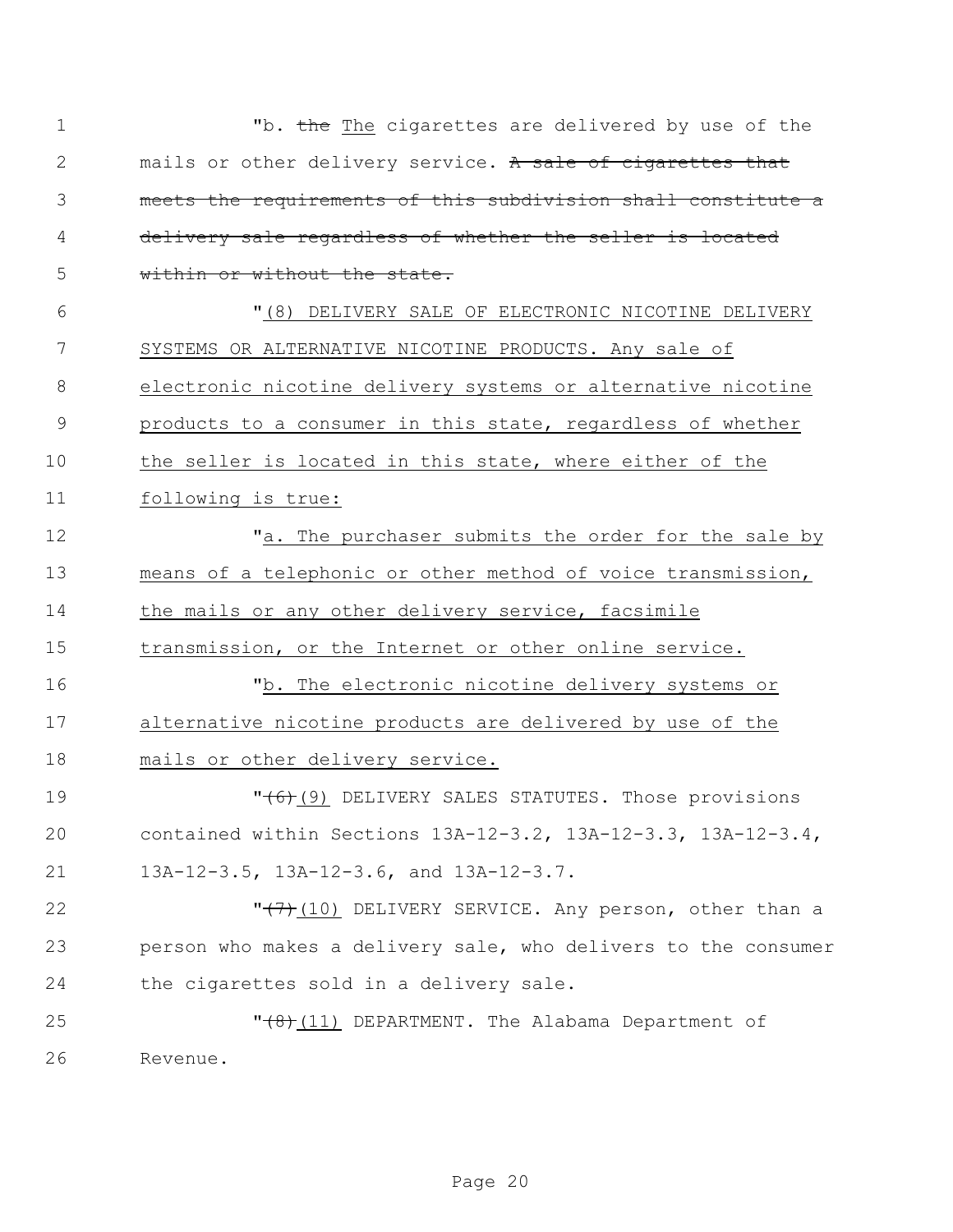"(12) ELECTRONIC NICOTINE DELIVERY SYSTEM. The same meaning as in Section 28-11-2.

3 T<del>(9)</del>(13) GOVERNMENT-ISSUED IDENTIFICATION. A state driver's license, state identification card, passport, a military identification, or an official naturalization or immigration document, including an alien registration recipient card or green card, or an immigrant visa.

8  $\sqrt{10}$  (14) LEGAL MINIMUM AGE. 19 years of age. "(15) LIQUID NICOTINE CONTAINER. The same meaning as in Section 28-11-2.

11 **T**  $''$ <sub>(11)</sub>(16) MAILS or MAILING. The shipment of cigarettes through the United States Postal Service.

 $\sqrt{12}$ (17) OUT-OF-STATE SALE. A sale of cigarettes to a consumer located outside of this state where the consumer submits the order for such sale by means of a telephonic or other method of voice transmission, the mails or any other delivery service, facsimile transmission, or the Internet or other online service, and where the cigarettes are delivered by use of the mails or other delivery service.

 $\sqrt{13}(18)$  PERSON. Any individual, corporation, partnership, limited liability company, association, or other organization that engages in any for-profit or not-for-profit activities.

**"**(14)(19) SHIPPING DOCUMENTS. Bills of lading, air bills, or any other documents used to evidence the undertaking by a delivery service to deliver letters, packages, or other containers.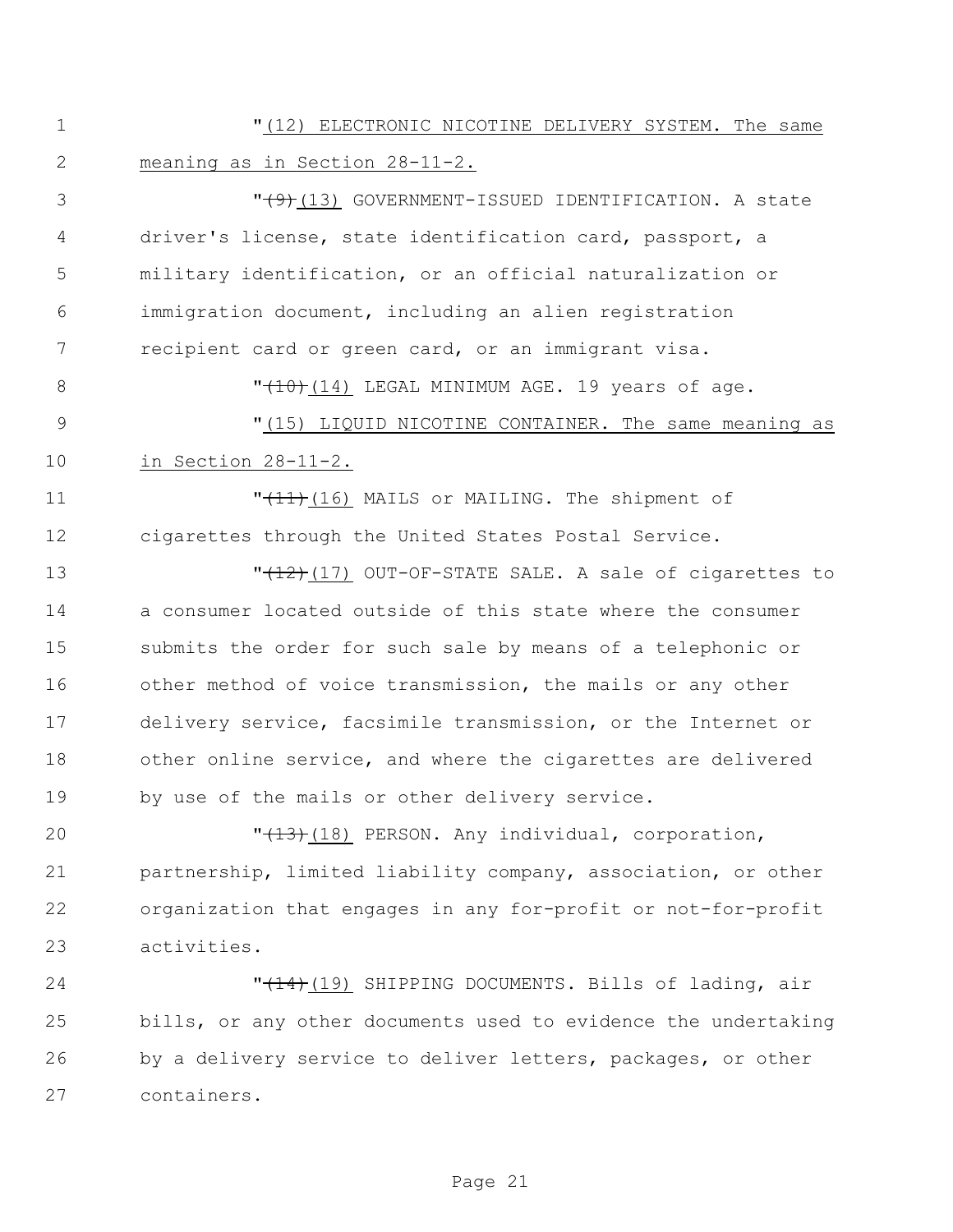**"**(15)(20) SHIPPING PACKAGE. A container in which packs or cartons of cigarettes are shipped in connection with a delivery sale.

4 "(16)(21) STAMP or STAMPS. The stamp or stamps by the use of which the tax levied under this article is paid and shall be designated Alabama Revenue Stamps.

 "(17)(22) WITHIN THIS STATE. Within the exterior limits of the State of Alabama."

 Section 2. Sections 28-11-16, 28-11-17, 28-11-18, 28-11-19, and 13A-12-3.8 are added to the Code of Alabama 1975, to read as follows:

 $\sqrt{28-11-16}$ .

 (a)(1) A retailer or manufacturer of electronic nicotine delivery systems or alternative nicotine products may not advertise an electronic nicotine delivery system or an alternative nicotine product in any of the following ways: 17 a. As a tobacco cessation product. b. As a healthier alternative to smoking. c. As available for purchase in any variety of flavors other than tobacco, mint, or menthol.

 d. On any outdoor billboard located within 1,000 feet of any public or private K-12 school or public playground.

 (2) Paragraphs a. and b. are not applicable to products that have received an order from the FDA permitting the product to be marketed as a modified risk tobacco product, and are marketed in accordance with that order.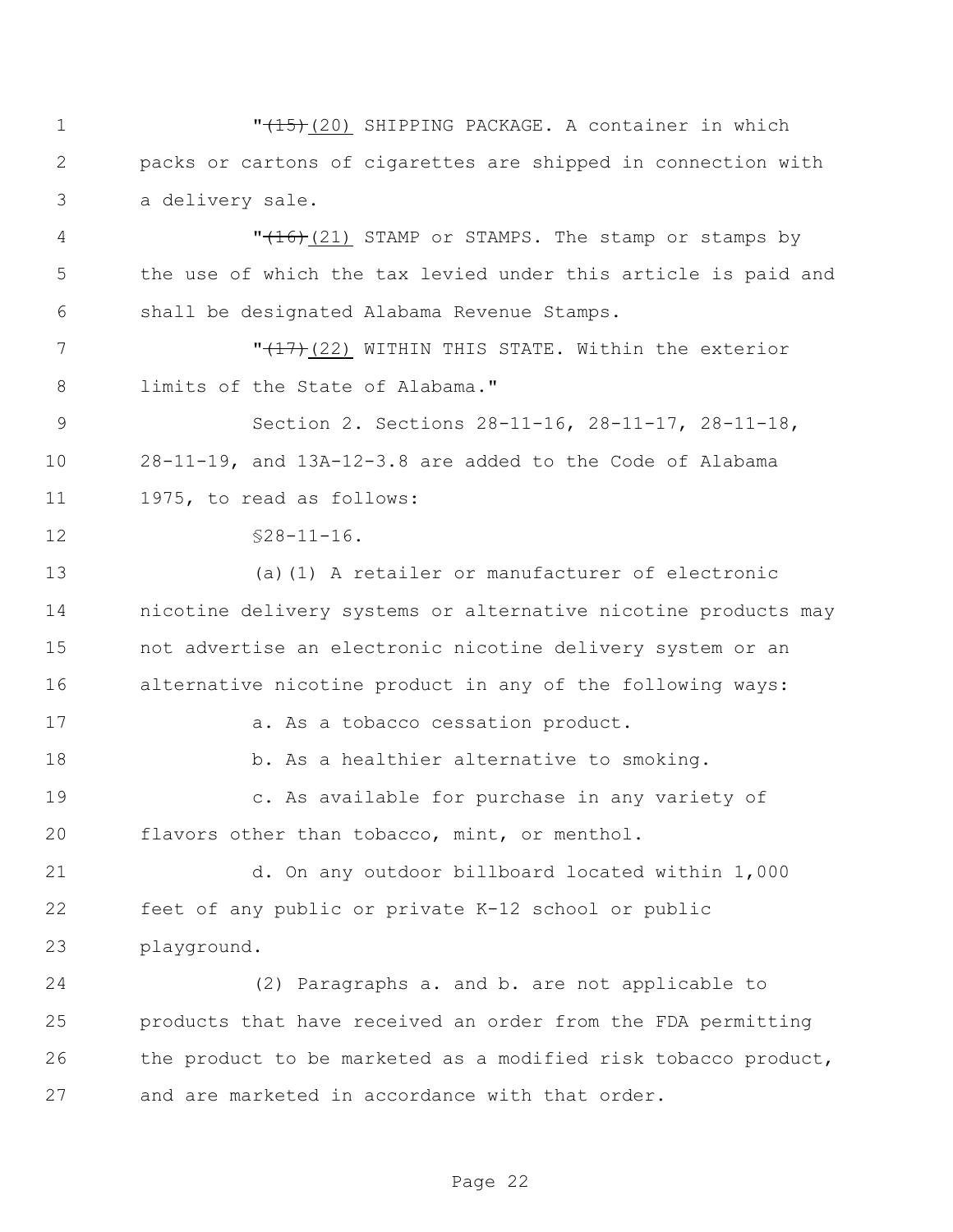(b)(1) A violation of subsection (a) shall result in a one hundred dollar (\$100) fine for the first occurrence. (2) A second or subsequent violation of subsection (a) shall result in a five hundred dollar (\$500) fine per occurrence. (3) Each day a violation of subsection (a) persists shall constitute a separate and subsequent violation. 8 \$28-11-17. (a) It is unlawful to distribute, sell, or offer for sale any electronic nicotine delivery system or alternative nicotine product that cannot be legally marketed under federal 12 law or FDA rule, regulation, or guidance. (b) Each violation of subsection (a) shall be a Class C misdemeanor. §28-11-18. (a) All liquid nicotine containers offered for sale that are intended to be vaporized in an electronic nicotine delivery system shall be contained in child-resistant packaging. (b) A specialty retailer of electronic nicotine delivery systems shall display in a prominent area of the retail store near the point of sale a sign which contains the following statements: (1) "THE USE OF SOME VAPING DEVICES MAY INCREASE YOUR RISK OF EXPOSURE TO POTENTIALLY TOXIC LEVELS OF HEAVY METALS SUCH AS LEAD, CHROMIUM, AND NICKEL."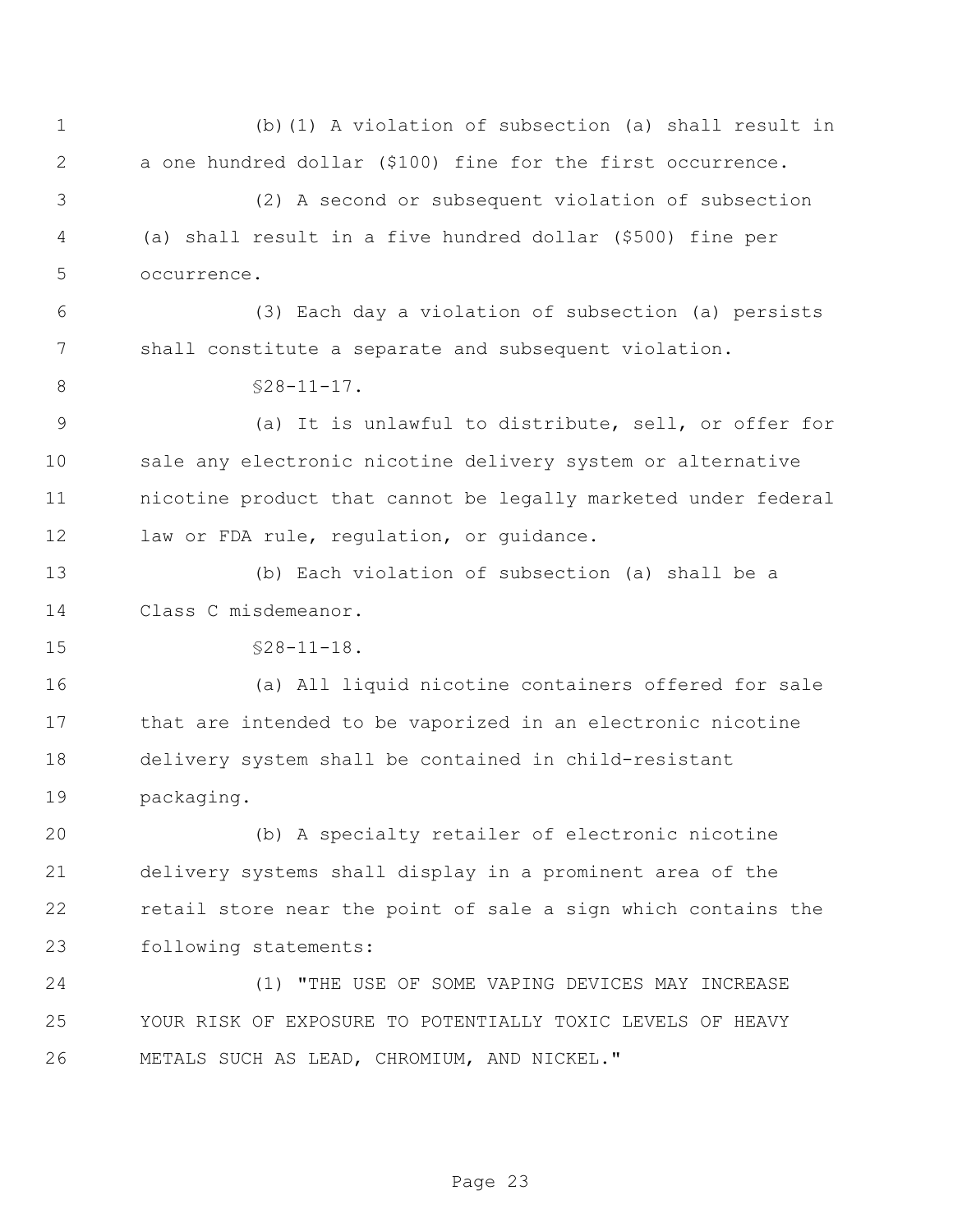(2) "WARNING: PRODUCTS OFFERED FOR SALE IN THIS STORE CONTAIN NICOTINE UNLESS OTHERWISE MARKED. NICOTINE IS A HIGHLY ADDICTIVE CHEMICAL WHICH CAN HARM BRAIN DEVELOPMENT IN CHILDREN AND ADOLESCENTS AND WHICH POSES SERIOUS HEALTH RISKS TO PREGNANT WOMEN AND THEIR BABIES."  $6 \leq 28-11-19$ . (a) Beginning January 1, 2020, a county may not issue a license to conduct business as a specialty retailer of electronic nicotine delivery systems if the retail business is located within 1,000 feet of any of the following: 11 (1) A public or private K-12 school. (2) A licensed child-care facility or preschool. (3) A church. (4) A public library. (5) A public playground. (6) A public park. (7) A youth center or other space used primarily for youth oriented activities. (b) This section does not apply to a specialty retailer of electronic nicotine delivery systems that obtained a business license at a location prohibited in subsection (a) prior to January 1, 2020, that has conducted business as a specialty retailer of electronic nicotine delivery systems at that location for at least 18 consecutive months, and that remains in the same location. §13A-12-3.8.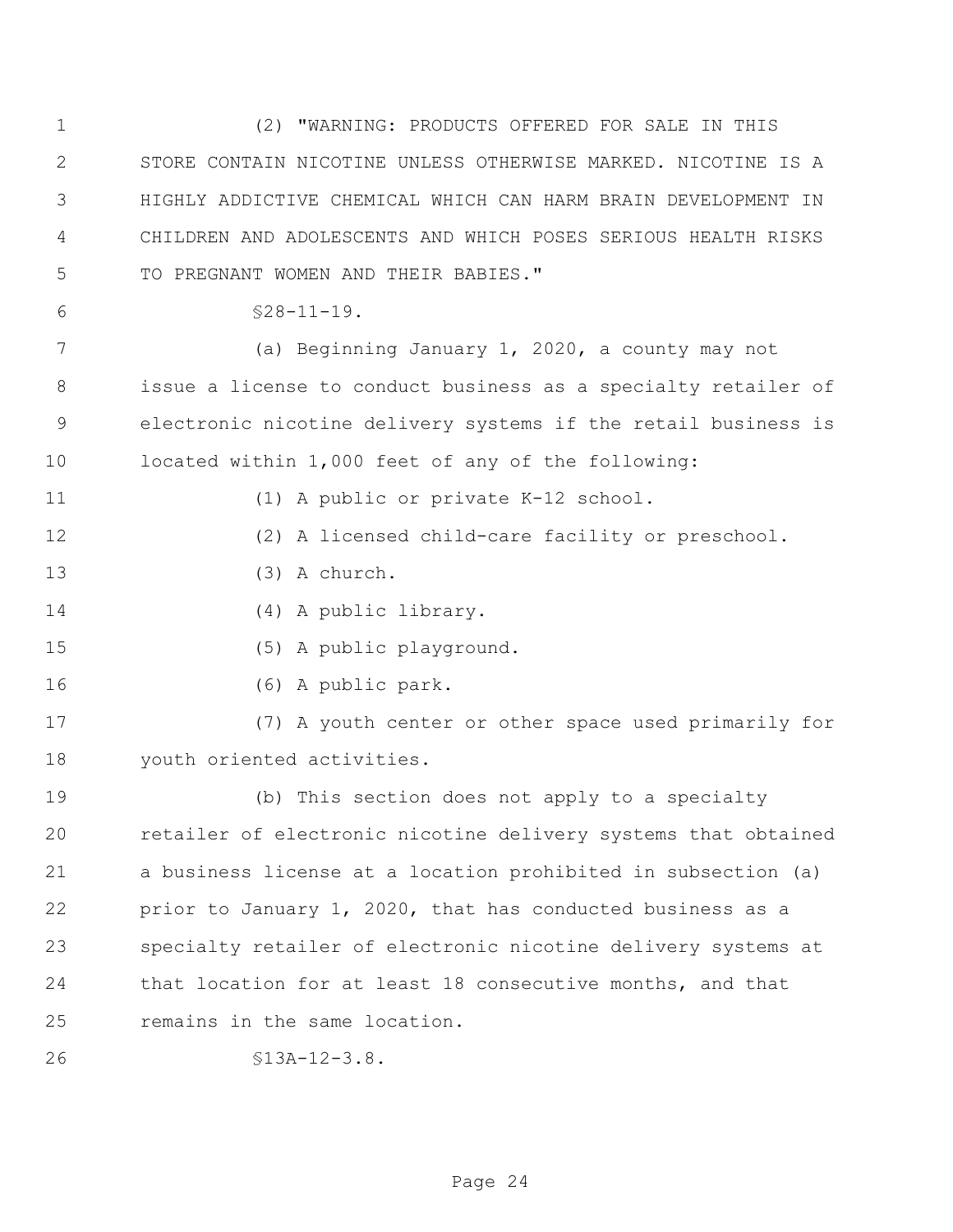(a) No person may conduct a delivery sale of electronic nicotine delivery systems or alternative nicotine products unless the seller has obtained a valid permit to conduct delivery sales of electronic nicotine delivery systems or alternative nicotine products issued by the board pursuant to Section 28-11-4.

 (b) No person may conduct a delivery sale of electronic nicotine delivery systems or alternative nicotine products to a person under the legal minimum age.

 (c) A person holding a permit to conduct delivery sales of electronic nicotine delivery systems or alternative nicotine products may not accept a purchase or order from any person without first obtaining the full name, birth date, and residential address of that person and verifying this information through an independently operated third-party database or aggregate of databases, which includes data from 17 government sources, that are regularly used by government and businesses for the purpose of age and identity verification and authentication.

 (d) A person holding a permit to conduct delivery sales of electronic nicotine delivery systems or alternative nicotine products shall accept payment only through a credit or debit card issued in the purchaser's own name.

 (e) Each violation for conducting a delivery sale of electronic nicotine delivery systems or alternative nicotine products without a valid permit or otherwise in violation of this section shall be treated as a separate offense and be